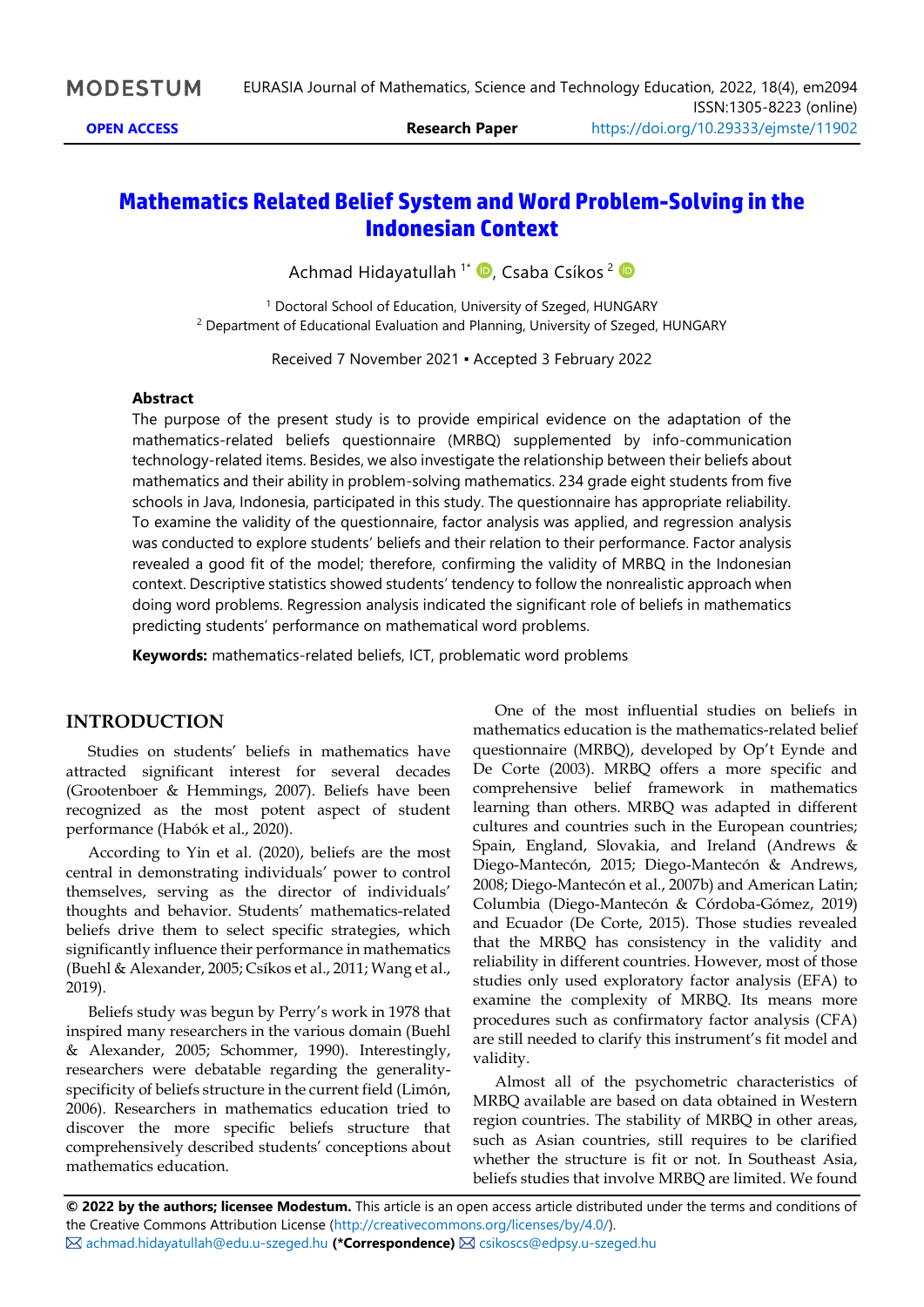### **Contribution to the literature**

- Mathematics-related beliefs questionnaire (MRBQ) was adapted in Indonesia supplemented by items on the role of info-communication technologies. MRBQ in the Indonesian version has a fitted model and high reliability.
- A test of problematic word problems has been developed for eighth-grade students. The reliability was excellent. Students tend to use a nonrealistic approach when solving word problems.
- MRBQ items had significant connections with students' word problem-solving performance.

few mathematics-related beliefs research, for instance, in China by Wang et al. (2019) and Malaysia by Tarmizi & Tarmizi (2010). In Indonesia, there has not been an empirical study conducted either on ICT-related beliefs within the structure of mathematics-related beliefs or on the connection between mathematics-related beliefs and mathematical performance.

Assessing students' beliefs in mathematics in Indonesia may contribute to a better understanding of their mathematical performance. Interestingly, there is a disparity in students' performance among countries in the Southeast Asian region. Based on several international surveys, students in developed countries, such as Singapore, perform high in mathematics, whereas students in developing countries, such as Indonesia, have poor performance in mathematics (Asadullah et al., 2020; Fenanlampir et al., 2019; OECD, 2013, 2016). Indonesian is ranking 46 from 51 countries in TIMSS, and ranking 74 from 79 countries in PISA (Fenanlampir et al., 2019; Mullis et al., 2015; OECD, 2019). Although almost all countries in the Southeast Asian region, such as Indonesia, have invested in their public education, including digital technology to support students' performance (Chen et al., 2017).

MRBQ does not cover information on the infocommunication technology (ICT) aspect. ICT, such as mobile devices or smartphones (Das, 2019), plays an essential role in mathematics education because education stakeholders use it to support learning processes in the school (Verschaffel et al., 2019). Mobile technology could improve students' participation, motivation, and cognitive ability in learning mathematics (Attard, 2018; Kyriakides & Mavrotheris, 2018). Integrating ICT in the mathematics classroom is determined by teachers' and students' beliefs about the ICT (Das, 2019). Nonetheless, we couldn't find mathematical beliefs studies involved the role of ICT. Therefore, there is a need to incorporate ICT beliefs into MRBQ to comprehensively determine students' thinking about mathematics in the 21st century. Integrating ICT beliefs will measure students' thinking and perceptions about mathematics learning in the digital age.

There have been numerous studies investigating how students' beliefs may affect their word problem-solving performance (e.g., see Csíkos et al., 2011; Reusser & Stebler, 1997); an achievement indicator that is considered highly important in mathematics, at least from the viewpoint of taking realistic aspects into account when applying purely mathematical knowledge and skills (Greer, 1997). However, research is scarce on quantifying the relations of two distinctive and measurable constructs, i.e., math-related beliefs and word problem-solving performance. As a result, the present study examines the psychometric characteristics of MRBQ supplemented by beliefs items about ICT as a new aspect in the Indonesian context. Besides, to gain further reinforcement on the influential role of beliefs on mathematical performance, we analyze the correlation between students' MRBQ and their performance in solving word problems.

### **THEORETICAL FRAMEWORK**

### **Students' Beliefs About Mathematics Education**

There is no consensus concerning the definition of beliefs, although empirical evidence reported that beliefs influence students' motivation, behavior, and achievement (Mcleod & Mcleod, 2003; Sangcap, 2010). Nonetheless, Pajares (1992) reported beliefs legitimate in various domains, such as biology, mathematics, medicine, and social science. Bonne and Johnston (2016) defined beliefs in mathematics as the confidence in one's ability to solve a given problem. Meanwhile, Schoenfeld (1985) stated that belief systems are mathematical views that dictate how a person understands mathematics and solves mathematical problems. Greer et al. (2003) defined beliefs as personal subjective knowledge held to be true about mathematics, mathematics task, and mathematics education that may be explicit and implicit. In 1990-2005, a relevant portion of the literature expressed debates among researchers regarding domain-generality or domain-specificity of belief.

One of the most influential belief studies in a domainspecific environment used the mathematics-related beliefs questionnaire (MRBQ), developed by Op't Eynde and De Corte (2003). The framework of MRBQ consists of (i) beliefs about mathematics education, which constitute beliefs about mathematics, mathematics learning and problem-solving, and mathematics teaching; (ii) beliefs about the self as a mathematician; and (iii) beliefs about mathematics in the class context. MRBQ was first developed in Belgium and is administered to 14-year-old students in Flemish Junior High School. With exploratory factor analysis (EFA),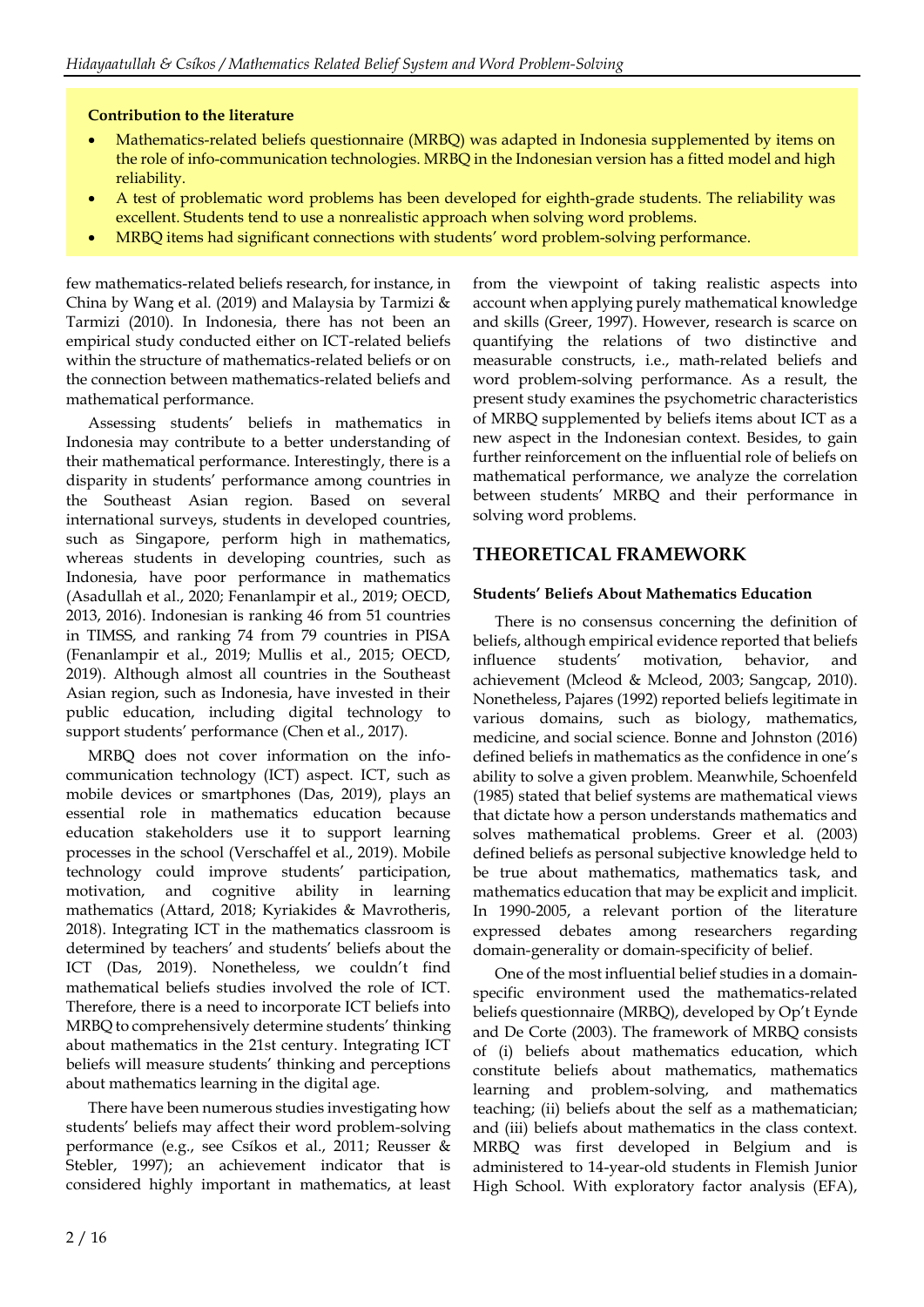four scales, including beliefs about (i) the role and function of teachers, (ii) the mathematics selfcompetence, (iii) mathematics as a social activity, and (iv) mathematics as domain excellent, and forty-four items have been identified (De Corte, 2015; Op't Eynde et al., 2006; Op't Eynde & De Corte, 2003). The theoretical model on which the MRBQ is based is an influential theory that reflects mathematics beliefs in different contexts. Nevertheless, these scales do not constitute beliefs about the role of ICT in mathematics learning. Since emerging digital technology is essential in mathematics education, this study includes beliefs about the importance of ICT or digital technology to complement the missed aspects of MRBQ.

### **Beliefs About the Role of ICT**

Info communication technology (ICT) refers to disseminating, storing, and managing various technical tools and resources (Das, 2019). ICT is a wide range of multiple forms such as computer programs, the internet, ICT hardware, digital learning resource (Turel et al., 2015). Because ICT is crucial for education in the 21st century, almost all countries worldwide have invested in ICT infrastructure to support ICT integration in education. However, integrating ICT in mathematics learning depends on students' and teachers' beliefs concerning ICT. Nevertheless, only a few studies of the students' or teachers' beliefs about ICT in the mathematics domain provided information about ICT integration.

Although there is no precise definition and structure of beliefs about ICT in mathematics, previous studies can be split into two groups. The first group of studies on beliefs about ICT is related to the value of beliefs about technology. For instance, a study by Vekiri (2010) investigated boys' and girls' beliefs about ICT in Greek. The researcher did not clearly define the definition of beliefs about ICT itself. She described that individuals' self-efficacy and value of beliefs about ICT drove the ICT use. She cited the Bandura point of view that self-efficacy is someone's perception about their ability to perform successfully on a task. At the same time, the value of beliefs is related to someone's perception about the importance, usefulness, enjoyment, or interest and the cost in the particular domain. For instance: my knowledge about computers is helpful for my daily life. In their research about teachers' ICT-related beliefs, Atman Uslu & Usluel (2019) defined the value of beliefs about ICT as teachers believe that technology can help them achieve the teaching goal that is important to students. Chen et al. (2021) describe beliefs about ICT as teacher attitudes towards and preferences for ICT integration in education. This belief system features teachers' receptivity to ICT in teaching practices and teachers' attitudes towards the effectiveness of ICT use.

The second group of studies emphasizes the individual perception about their ability to use the

technology. Turel et al. (2015) investigated students' selfefficacy beliefs about ICT. In this study, beliefs about ICT are illustrated with students' perception of their ability to use a computer. For instance: "I think I can use a computer efficiently." Hammer et al. (2021) observed parents' beliefs and relations to students' digital media self-efficacy. They represent students' self-efficacy about digital media as the extent to which they believe they can successfully operate it. Consequently, previous studies on ICT-related assessed two constructs; the value of beliefs about ICT and self-efficacy of ICT. In the mathematics learning context, students' beliefs about ICT can be defined as the extent to which students perceive they can operate ICT in mathematics learning and how ICT can support their mathematics learning.

#### **The Relation Between Word Problem Solving and Beliefs About Mathematics**

A word problem is a verbal explanation of a question that someone can answer by employing numerical information (Verschaffel et al., 2010). The simple type of word problem involves only combining, comparing, changing, and equalizing problems. Word problems are also various kinds, ranging from mere routine tasks to more complicated realistic problems (Csíkos & Szitányi, 2020). As mentioned earlier, word problems provide the means for integrating real-world experiences and knowledge and applying purely mathematical knowledge and skills (Greer, 1997). Consequently, in an educational environment where students' real-world experiences are to be used and integrated into the mathematics classroom, word problems and beliefs about the solvability of word problems play their important role. Beliefs drive students to identify word problems to cope with the problem's type (Csíkos  $\&$ Verschaffel, 2011).

In our current study, math-related beliefs (enriched by ICT-related beliefs) and mathematical word problems are two distinct measured constructs. Of course, several individual items we apply can be directly related to each other. For example, "there are several ways to solve the mathematics problem," "I can understand even the most difficult material presented in a mathematics course," "those who are good in mathematics can solve any problem in a few minutes," there is only one way to find the correct solution to a mathematics problem" (MRBQ).

More complicated real word problems require students to use their imageries rather than regular operations; namely, problematic word problems (socalled P-items) developed by Verschaffel et al. (1994) required students to deviate from the usual superficial solution strategy. In this type of word problem, students must understand the semantic structure and dynamic network of implicit rules (Greer et al., 2003). A semantic structure refers to the sense of connecting experience about known and unknown objects (Pongsakdi et al., 2020). P-items typically contain irrelevant data or lack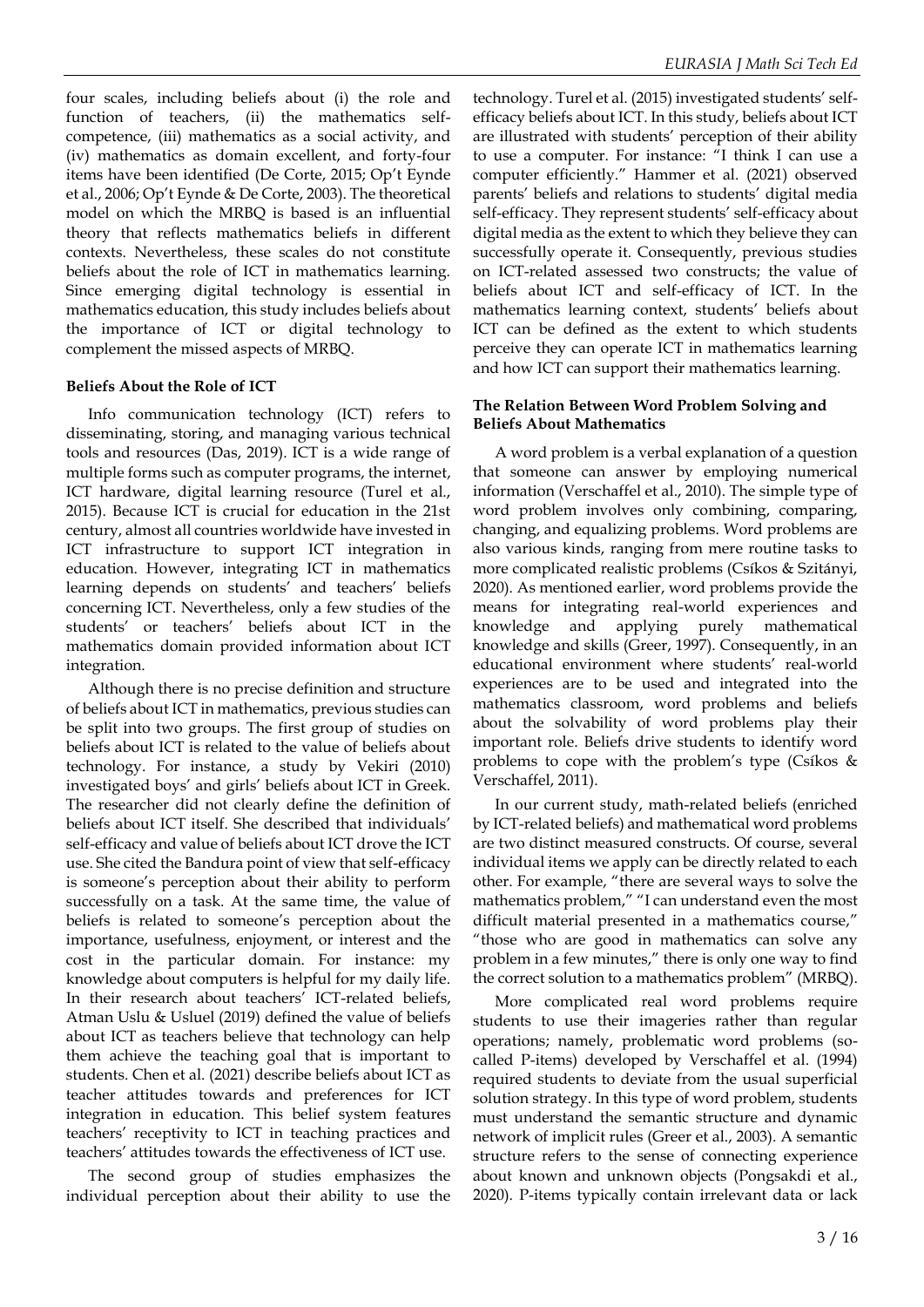data for a straightforward (superficial) solution. Students need to recognize that there is not a single solution, or the task cannot be solved. A study on Pitems by Verschaffel et al. (1994) revealed that students tend to use nonrealistic reactions when solving word problems. This study inspired other researchers in various countries to analyze students' approaches in solving mathematics. For example, Reusser & Stebler (1997) replicated the research using P-items for students across Swiss and Germany, and they found that most students use nonrealistic reactions in solving mathematics. Furthermore, their investigation revealed some of the strong beliefs that may be responsible for the nonrealistic solutions. Csíkos et al. (2011) conducted an empirical study to analyze fifth-grade Hungarian students' tendency to use P-items with a multiple-choice model with three options (*nonrealistic, realistic estimation, realistic reaction telling that there is not enough information*). In that study, students were asked to complete the task with choose which option they agreed with. Nonrealistic answers are based on routine operations and numerical responses, with the accompanying statement that this assignment is unambiguously the correct answer. A numerical response that takes into account realistic aspects and considerations is known as a realistic estimation. The realistic reaction, on the other hand, is a sort of response, non-numerical response, that acknowledges the problem's situational complexity while stating that the problem is unsolvable. By using three options in a closed-question format, we would not claim that the tasks measure the problem-solving process, but the closed-question format emulates the test format used in many countries to assess mathematical performance. The research found that most students choose nonrealistic responses. Dewolf et al. (2013) investigated the solution process for the P-items in Turkey and yielded similar results and tendencies.

### **Indonesian Students' Performance in Mathematics**

Indonesia is an archipelago with a population of 270 million in the Southeast Asia region. Because of the large population and geographical position, Indonesia has a complex educational challenge. The government has enacted a regulation on the use of the K-13 program in public schools. According to international surveys, such as Program for International Students Assessments (PISA) and Trends in International Mathematics and Science Study (TIMSS), Indonesian students perform poorly in mathematics, ranking 46 from 51 countries in TIMSS, and ranking 74 from 79 countries in PISA (Fenanlampir et al., 2019; Mullis et al., 2015; OECD, 2019). Also, students in Asian countries show lower selfefficacy and self-concept than those in Western nations (Pedrero & Manzi, 2020).

Nevertheless, Chen et al. (2017) found that students in developing countries (Indonesia, Malaysia, and Thailand) of Southeast Asia believe that the motivation

to work hard affects their future success. Besides that, nearly 80% of schools in developing countries are at a poor performance level. Students in developing countries, such as Indonesia, need high motivation to match high-performance students.

## **RESEARCH AIMS**

We conducted an adaptation study with MRBQ in Indonesia and constructed problematic word problems in mathematics tests. The questionnaire was extended by 21st-century learning supported by digital ICT. Thus, this study aims to reveal the structural validity of MRBQ in the Indonesian context, students' approaches to word problems in mathematics, and the connections between MRBQ and important mathematical performance indicators.

## **METHODS**

### **Sample**

This empirical study involved 234 eighth grade students (121 boys and 113 girls) in the first semester from 15 classes in five East and West Java, Indonesia. There are three classes in each school, representing low, moderate, and high math abilities. The students' home is close to the school in the distance because of the zonation system that impacts and shapes the heterogeneous sample of the present study. The mathematics teacher in the school helped to determine the sample in the present study based on their insight into the students' performance. The data of students' mathematics abilities are available in the schools. The sampling units were the schools that were purposively selected in the urban area in Surabaya and Bogor. The unit school in the present study characteristically allowed students to bring their own device because this research also assesses students' beliefs about the role of ICT in mathematics learning particularly. We used Google Forms to collect data because of the pandemic situation. In this research, all students completed the questionnaire and the problematic word problem test in mathematics learning.

### **Measures**

### *Mathematics-related beliefs questionnaire*

In this study, we used the original MRBQ, which has four subscales, including beliefs about the role and functions of teachers (16 items), the significance of their own competence in mathematics (13 items), mathematics as a social activity (9 items), and mathematics as a domain of excellence (6 items). We added one further scale containing two subscales and twelve items that constitute students' perception of ICT in mathematics learning. The belief about ICT in mathematics learning consisted of two dimensions, selfefficacy and value of beliefs about ICT. Self-efficacy ICT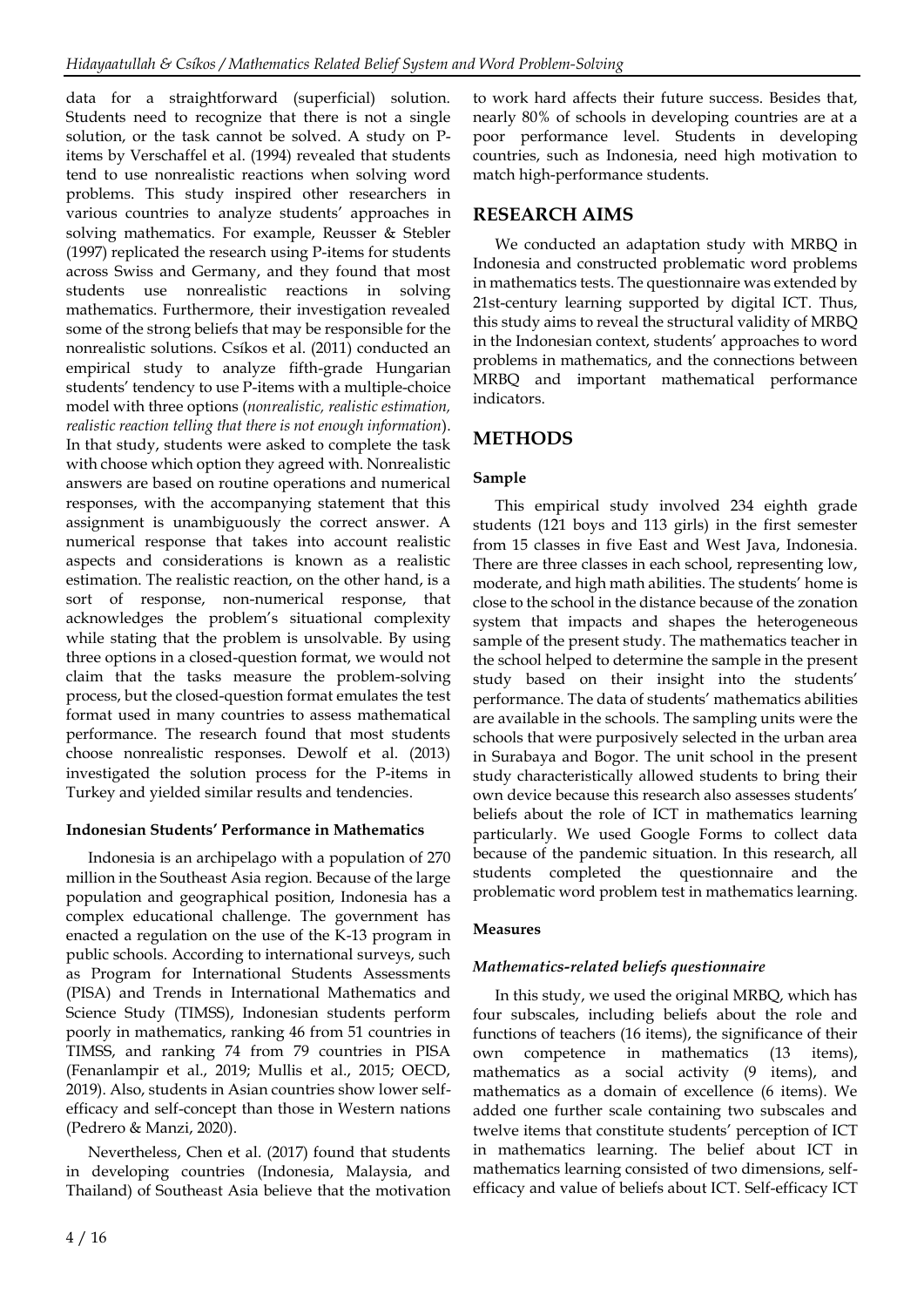is the extent to which students perceive they can operate ICT (Hammer et al., 2021; Turel et al., 2015) in mathematics learning, as follows:

(1) Solving a mathematics problem is demanding and requires skill to operate digital technology.

(2) I can use technology easily in mathematics learning.

(3) I can operate digital technology easily to support my mathematics learning everywhere.

(4) I think I can get good grades on assignments and tests of mathematics with the support of digital technology.

(5) I think I can use digital technology to help me learn mathematics.

Value of beliefs about ICT refers to the perception about the function of ICT (Atman Uslu & Usluel, 2019; Chen et al., 2021; Vekiri, 2010) to support mathematics, as follows:

(6) I think digital technology can help me to learn mathematics.

(7) I think my understanding of math is better when I am using digital technology.

(8) I believe digital technology enables people to understand mathematics better.

(9) I think digital technology is essential for me.

(10) Digital technology is used by a lot of people in their daily life.

(11) Digital technology is the solution for me when I have math problems and difficulties in learning mathematics.

(12) There is only one way to solve my math difficulties, and I have to use digital technology.

As a result, the questionnaire in the present study consisted 56 items, combination the original MRBQ (44 items) and beliefs about ICT in mathematics learning (12 items) were rated on a 5-point likert scale with anchors of strongly disagree (1) to strongly agree (5). We provide clear instruction to participants that they should answer the questionnaire's items based on their personal beliefs about mathematics. We also informed the participants that all the information they completed in the questionnaire would be kept confidential and be used for research purposes only.

### *Problematic word problem in mathematics*

As we discussed previously, word problems in closed-question format were administered to the students. These tasks primarily intend to detect students' choices out of three different solution strategies. Besides the usability of word problems in assessing students' capabilities to integrate real-world experiences and purely mathematical knowledge, we used word problems because word problems are represented in a variety of topics for students in secondary schools. The topics in the present study were established to follow the Indonesian K-13 curriculum for the first semester of grade 8, containing 12 items, three items per topic (pattern number, set, straight-line equation, and linear equation with two variables), see Appendix A.

We used the problematics word problem model (Pitems) to measure students' ability in mathematics and its relation to their beliefs about mathematics. We established 12 P-items for the grade 8 version using a multiple-choice model developed by Csíkos et al. (2011). Researchers modified P-items into multiple-choice format questions; *a*: nonrealistic are those that are based on routine operations and numerical responses, with the accompanying statement that this assignment is unambiguously the correct answer., *b*: realistic estimation or consideration is a numerical response that takes into account realistic aspects and considerations, and *c*: a sort of response, non-numerical response, that acknowledges the problem's situational complexity while stating that the problem is unsolvable. For example:

*"Temperature:" The temperature in Indonesia is 30 oC at 08.00 WIB in February 2021. Then, at 11.00, the temperature decreases to 28 oC, and at 14.00, it drops further to 26 oC. What is the temperature at 17:00?*

- *a. It is unambiguous. The temperature changes every 3 hours. 30, 28, 26, … Then, 3 hours later (i.e., at 17:00), the temperature will be 24 oC.*
- *b. The temperature will be 24 oC at 17.00 if the temperature decreases continuously*
- *c. We do not have enough data. Consequently, this problem cannot be solved.*

*"Buyers:" An online store gives a 25% discount to the first 400 buyers in the new year. There are 100 buyers at 7:00 am. The number of buyers increased to 150 at 7:10 am. Then, the number of buyers increased to 200 people at 07:20 am. What time will the buyers reach 400 people?*

- *a. It is unambiguous. Every 10 minutes, there are 50 people: 1st minute (100 people), 10th minute (150 people), 20th minute (200 people). 100, 150, 200, 250, 300, 350, 400. That means the buyers will reach 400 people in 60 minutes (08.00 am).*
- *b. The buyers will reach 400 people in 60 minutes (i.e., 08.00 am) if the buyers increase regularly*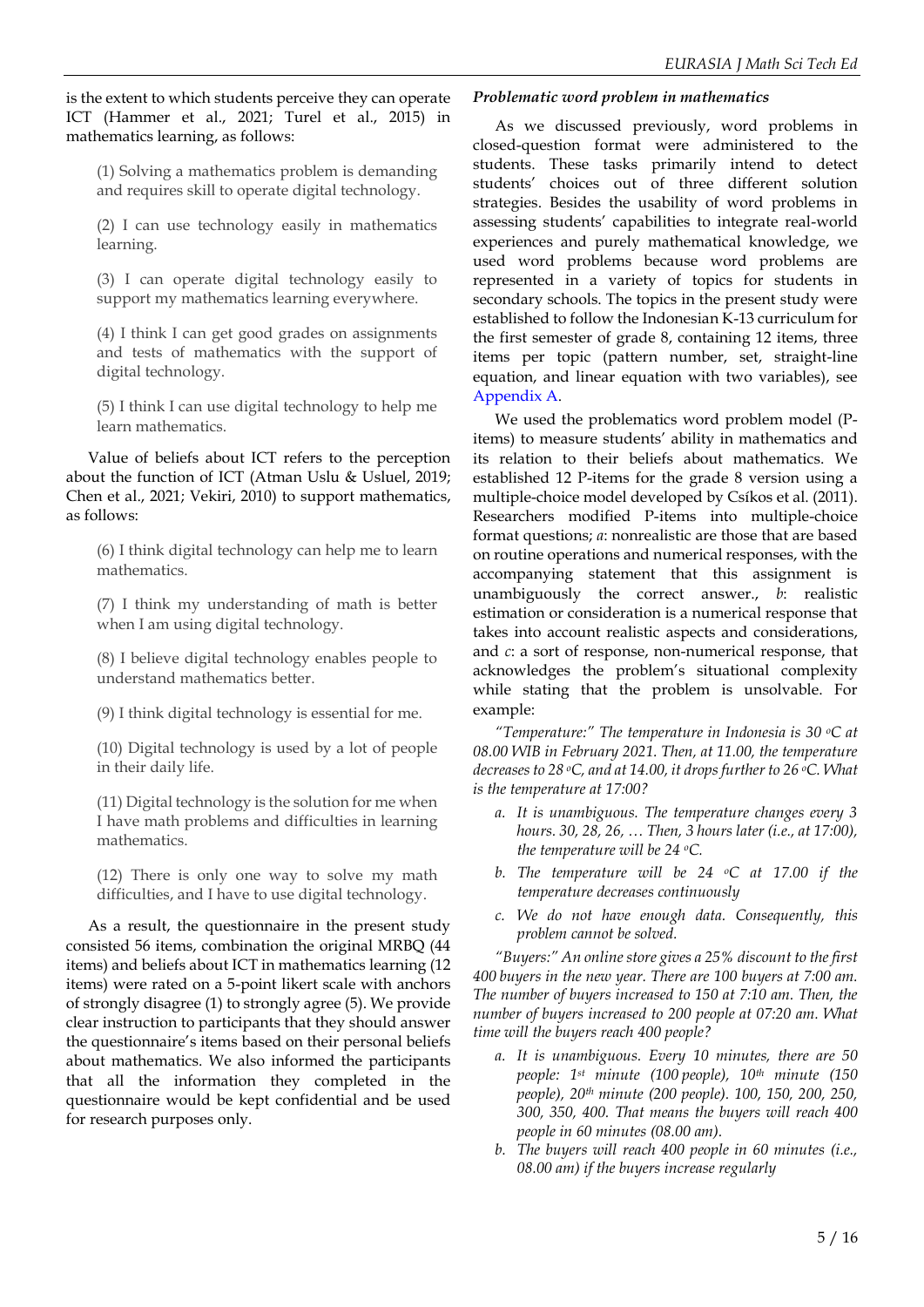*c. We do not have enough data. Consequently, this problem cannot be solved.*

### **Procedure**

MRBQ was translated to the Indonesian language, and twelve items of beliefs about the role and function of ICT were added to measure students' tendency toward mathematics. We also developed 12 problematics word problems in mathematics (P-items) for grade 8 students to measure their performance on realistic word problem-solving. Several Indonesian teachers and other researchers reviewed and verified both the MRBQ and the word problems test. We administered both MRBQ and instrument test (P-item) to 234 grade 8 students using Google Forms. Data collection took place from February 8 to March 18, 2021. To avoid the students' fatigue when completing the instruments, we separate the process of collecting data into two sessions. MRBQ was distributed in the first session from February8 to 24 February 2021, and P-item was distributed in the second session from 25 March to 18 February 2021. The collecting data process uses an online system where the researcher sends both instruments to all the math teachers in the schools. Then, mathematics teachers in these schools helped the collecting data process.

### **Data Analysis**

Exploratory factor analysis (EFA), confirmatory factor analysis (CFA), and Cronbach's alpha estimation were used to examine the construct validity and reliability of MRBQ. EFA is used earlier to explore the construct validation, whereas we use CFA later after an underlying structure has resulted on prior empirical (EFA) and theoretical background. First, we perform the exploratory factor analysis to examine the sample adequacy and the number of factors. EFA is a fundamental tool for investigating construct validity (Kim et al., 2016; Watkins, 2018). We used several rules to determine the factor and to compress the item for the Indonesian version. This study used the maximum likelihood parameter estimate since the distribution of our data normal, Kaiser-Meyer-Olkin, includes orthogonal Varimax rotation to determine the factor structure matrix (Henson & Roberts, 2006). Kaiser-Meyer-Olkin measure the sampling adequacy from the ratio of correlations and partial correlations that reflects the extent to which correlations are a function of the variance shared across all variables rather than variance share. KMO values range from 0.00 to 1.00 (Watkins, 2018), which the KMO value ≥0.9 is desired (Lloret et al., 2017), while the values ≤0.5 are unacceptable. Eigenvalue >1 (Kaiser, 1960) is used to condense the variance in the correlation matrix, scree test (Cattell, 1966), Barlett's Chi-square test, and the factor loadings ≥0.4 indicated good structural validity (Malakouti et al., 2006; Zhang et al., 2018).

Second, CFA was used to examine the goodness of fit and stability measurement of structure model MRBQ supported ICT in the Indonesian context. According to Brown (2015), verify the number of underlying dimensions of the instruments or the factors and the pattern of item factor relationship (factor loading). CFA assists in determining how the test should be scored. The degree to which the actual or observed covariance input matrix conforms to (or differs from) that anticipated by the proposed model was measured by goodness-of-fit. In the present study, we used absolute fit measures consist root mean square error of approximation (RMSEA) and incremental fit measures consisting of comparative fit index (CFI), Tucker Lewis index (CFI), non-normed fit index (NNFI), incremental fit index (IFI), and relative non-centrality fit index (RNI). RMSEA values <0.8 suggest adequate model fir, values <0.05 suggest good model fit, and values  $\geq 1.00$  should be rejected (Hu & Bentler, 1999). Even though there is no clear consensus regarding what constitutes a good fit, a widely applied guideline for the incremental fit indices is 0.90 (Ho, 2006). We performed Cronbach's alpha to measure the reliability of each factor MRBQ that resulted from CFA.

Third, we explained the description of data analysis (mean, standard deviations) of MRBQ. In this step, we also attempted to find the extent to which each factor is related by Pearson correlation. The value of the correlation coefficients ranges from +1.00 to -1.00 which the both of these extremes represent the perfect relationship between the factors (Gliner et al., 2017; Ho, 2006). We also used Pearson correlation and Cronbach's alpha to investigate the correlation among items and the internal consistency of problematic word problems. We used descriptive statistics to provide the data of students' approaches to solving school word problems. Finally, using multiple regression analysis will correlate students' beliefs about mathematics and their ability in problem-solving mathematics.

## **RESULTS AND FINDINGS**

### **Factor Analysis MRBQ with Supported ICT**

EFA with maximum parameter likelihood was applied on 56 items forming the MRBQ. We found that KMO=0.949, Barlett's test of sphericity=2,123.129, and the associated level was significantly smaller than 0.001, indicating that the sample was adequate for EFA and applied to the obtained data set.

Using eigenvalues >1, maximum iteration for convergence of 25, factor loading 0.4, five factors represent the variance of all elements with almost all items obtained factor loadings above 0.4.

We performed confirmatory factor analysis to examine the good fitness of compliance between items of MRBQ with the new factor beliefs about the role of ICT consisted value of beliefs about ICT and self-efficacy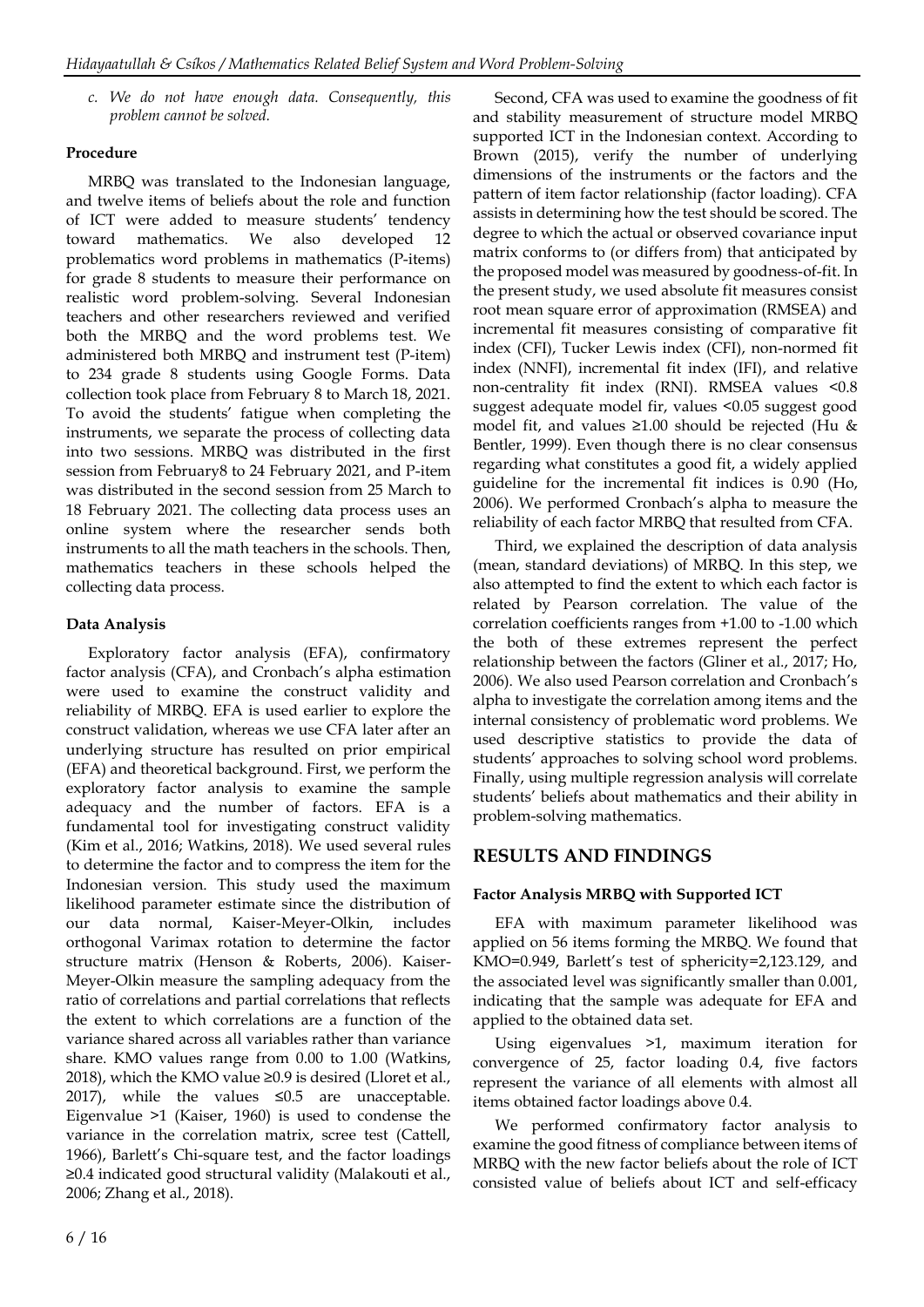| Table 1. Five factors with their mean values, standard deviation, skewness, and kurtosis, and the simple correlation result |       |       |          |          |  |     |     |     |     |
|-----------------------------------------------------------------------------------------------------------------------------|-------|-------|----------|----------|--|-----|-----|-----|-----|
| Variable                                                                                                                    | Mean  | SD    | Skewness | Kurtosis |  |     |     | F4  |     |
| F1                                                                                                                          | 60.92 | 10.87 | 0.03     | 0.04     |  | .47 | .68 | .63 | .53 |
| F <sub>2</sub>                                                                                                              | 43.74 | 8.96  | 0.06     | 0.30     |  |     | .43 | .44 | .46 |
| F3                                                                                                                          | 46.33 | 8.87  | 0.28     | 0.50     |  |     |     | .65 | .54 |
| F4                                                                                                                          | 35.09 | 6.36  | $-0.42$  | 0.90     |  |     |     |     | .53 |
| F <sub>5</sub>                                                                                                              | 22.07 | 4.58  | $-0.09$  | 0.12     |  |     |     |     |     |

ICT, the factor that resulted by EFA. Eight items of MRBQ (44, 46, 49,51, 24, 29, 4, and 18) and two items about the role of ICT items (8, 12) were eliminated from the analysis because the loading factor was less than 0.4 because the factor loading ≥0.4 indicated the indicator system has a good structural validity (Malakouti et al., 2006; Zhang et al., 2018). As a result, we kept forty-six items as the new structure of MRBQ in the Indonesian context. We found the fitted model, CFI=0.924; TLI=0.919; NNFI=0.919; IFI=0.925; RNI=0.924, and RMSEA=0.052. According to Hu & Bentler (1999), the value of TLI and CFI above 0.9 is acceptable. The value of RMSEA and SRMR below 0.05 indicated a close approximation of the data by the structure model (Browne & Cudeck, 1992).

We found factor 1 was beliefs about the role, and functioning teachers consisted of 13 items with alpha=0.942. Factor 2 was beliefs about the role of ICT in mathematics constitute ten items with alpha=0.887, factor 3, beliefs about the significance of and competency in consisted of ten items with coefficient alpha=0.932, beliefs mathematics as a social activity consisted eight items with alpha=0.932 and the last factor was beliefs about mathematics as a domain excellent constitutes six items with alpha=0.903. Interestingly, the second factor, beliefs about the role of ICT as a new factor, has high reliability with alpha=0.887. This factor was typically intended to complement an essential aspect of mathematics education in the 21st century. The factor's elements are related to the perceived usefulness of ICT in mathematics learning. The coefficient of Cronbach's alpha also showed all the factors have high reliability (0.887-0.942). As a result, MRBQ with new scale beliefs about the role of ICT was fitted in the Indonesian context and can be used to examine students' beliefs. See Appendix B.

#### **Descriptive Analysis and Inter-Correlation Between Factors of Mathematics-Related Beliefs System**

Table 1 shows the mean, standard deviation, the normality assumption, and the Pearson correlation coefficient for students' mathematics-related beliefs system factors in Indonesia.

According to Table 1, the value of Z-skewness and Z-Kurtosis of all the factors fell in the -2 and +2 when computed using the Z-test. Z-score could be obtained by dividing the skew values or excess Kurtosis by their standard errors. For the medium-size sample (50<n<300), alpha level 0.05, the absolute Z-values over 3.29 is not normal distribution (Kim, 2013). Concerning the inter-correlation between factors, the data showed all the factors had a significant relationship. Overall, the correlation ranged from 0.43 to 0.68, where the pair of factors 3 and 1 had the highest correlation  $(r=0.68)$ among the other correlations. It means students who believe in the role and functioning of their own teacher are favorable to beliefs about the significance of and competence in mathematics. The pair of factors 4 and 3 also showed a strong correlation ( $r = 0.65$ ). While the pair factors 3 and 2 had the lowest correlation (r=0.43). It means students with beliefs about the role of ICT in mathematics are favorable to beliefs about the significance of and competence in mathematics. Furthermore, the data Table 1 also showed the mean differences between factors, M=60.92 (SD=10.87) for F1, M=43.74 (SD=8.96) for F2, M=46.33 (SD=8.87) for F3, M=35.09 (SD=6.36) for F4, and M=22.07 (SD=4.58) for F5.

### **Validity and Reliability of the Word Problem Test**

The test of problematic word problems for eighthgrade students consisted of 12 multiple-choice items. Table 2 shows the Pearson correlations and Cronbach's alpha values. The coefficient of significant correlation for the sample size 234 must be larger than 0.129 (t=0.129 for sample 234). The data in Table 2 showed all of the items had moderate correlation, except the P-item 11 and 12 had low correlation. However, the r value for both of them was still larger than 0.129 for sample size 234.

Overall, Cronbach's alpha was 0.728, indicating moderate internal consistency among the twelve items of word problems. The data also revealed that all p-items have good reliability ( $\alpha$ =0.700-0.726). According to Cohen et al. (2007), the alpha coefficient 0.67 or above is acceptable.

### **Students' Approaches to a Problematics Word Problem**

The data in Table 3 suggest that for twelve items of problematics word problem in mathematics result, answer *option a* was the most frequently chosen, and *option b* was mostly chosen for P-item 7 "buying angle fish," P-item 8 "buying a hamster," and P-item 11 "Gojek." *Option c* was chosen the least for all items. *Option a* of item 5, "survey sport," got the highest frequency, 157 or 67.1%, while the lowest option a was 88 or 37.6% for P-item 8," buying a hamster." However, the comparison of all frequencies was an option a=54%, option b, and c=46%.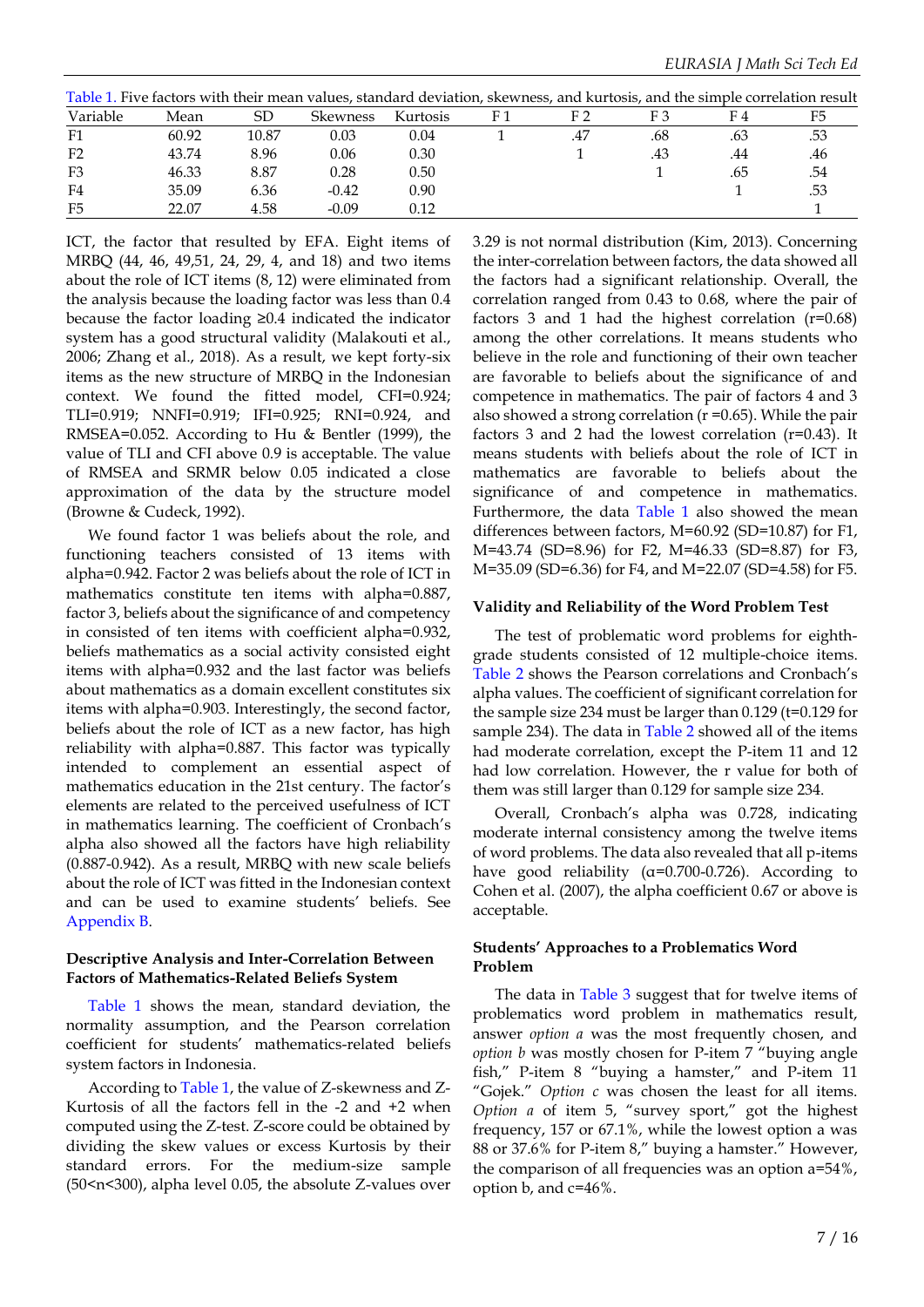| Table 2. Validity and reliability of problematic word problems |                         |                  |  |  |  |  |  |
|----------------------------------------------------------------|-------------------------|------------------|--|--|--|--|--|
| Problematics word problems                                     | Pearson correlation (r) | Cronbach's alpha |  |  |  |  |  |
| P-item 1 (Temperature)                                         | 0.516                   | 0.708            |  |  |  |  |  |
| P-item 2 (Buyers)                                              | 0.512                   | 0.709            |  |  |  |  |  |
| P-item 3 (Save money)                                          | 0.482                   | 0.713            |  |  |  |  |  |
| P-item 4 (Hobbies and training)                                | 0.466                   | 0.714            |  |  |  |  |  |
| P-item 5 (Votes activity)                                      | 0.492                   | 0.710            |  |  |  |  |  |
| P-item 6 (Survey sport)                                        | 0.560                   | 0.700            |  |  |  |  |  |
| P-item 7 (Buying angle fish)                                   | 0.444                   | 0.719            |  |  |  |  |  |
| P-item 8 (Buying hamster)                                      | 0.558                   | 0.701            |  |  |  |  |  |
| P-item 9 (Buying bracelet)                                     | 0.555                   | 0.702            |  |  |  |  |  |
| P-item 10 (Painting and brushes)                               | 0.536                   | 0.705            |  |  |  |  |  |
| P-item 11 (Gojek)                                              | 0.346                   | 0.712            |  |  |  |  |  |
| P-item 12 (Vacation)                                           | 0.392                   | 0.726            |  |  |  |  |  |

Table 3. The frequency of students answers every for each of twelve P-item

| Problematics word problem        | b<br>a      |             |             |
|----------------------------------|-------------|-------------|-------------|
| P-item 1 (Temperature)           | 126 (53.8%) | 100 (42.7%) | $8(3.4\%)$  |
| P-item 2 (Buyers)                | 129 (55.1%) | 88 (37.6%)  | $17(7.3\%)$ |
| P-item 3 (Save money)            | 124 (53%)   | 97 (41.5%)  | $13(5.6\%)$ |
| P-item 4 (Hobbies and training)  | 156 (66.7%) | 59 (25.2%)  | 19 (8.1%)   |
| P-item 5 (Votes activity)        | 157 (67.1%) | 64 (27.4%)  | $13(5.6\%)$ |
| P-item 6 (Survey sport)          | 152 (65%)   | 72 (30.8%)  | $10(4.2\%)$ |
| P-item 7 (Buying angelfish)      | 97 (41.5%)  | 126 (53.8%) | 11 (4.7%)   |
| P-item 8 (Buying hamster)        | 88 (37.6%)  | 131 (56%)   | $15(6.4\%)$ |
| P-item 9 (Buying bracelet)       | 131 (56%)   | 93 (39.7%)  | $10(4.3\%)$ |
| P-item 10 (Painting and brushes) | 113 (48.3%) | 105 (44.9%) | $16(6.8\%)$ |
| P-item 11 (Gojek)                | 107 (45.7%) | 114 (48.7%) | $13(5.6\%)$ |
| P-item 12 (Vacation)             | 110 (47.2%) | 91 (39.1%)  | 32 (13.7%)  |

Note. a: Non-realistic answer; b: Realistic estimation answer; c: Real answer

### **Students' Beliefs Predicting Mathematical Performance**

We conducted multiple regression analyses to determine the beliefs about mathematics and ICT in mathematical problem-solving. Beliefs about mathematics and beliefs about ICT and mathematics problem-solving in problematic word problems competed for entry. The result, r was 0.519, indicated the moderate relation between beliefs about mathematics and problem-solving problematics word problem. While the R<sup>2</sup> was 0.27, implying that 27% of each factor's beliefs about mathematics and ICT contributed to predicting students' ability in mathematics. The data in Table 4, model multiple regressions, also show that the p-value was  $0.001$  (F=10.342, p<0.05), indicating a significant correlation between each factor's beliefs about mathematics and ICT on students' approach to the problematic word problem in mathematics. As expected, the beliefs about the self as mathematics learner predicts students' performance (β=0.472), F=10.342, t=5.685, p<0.005. Beliefs about mathematics as a domain excellent predicted students' performance as well ( $\beta$ =0.181), t=2.257, p<0.05.

## **DISCUSSION AND CONCLUSION**

This study provides empirical evidence on the adaptation of the MRBQ in the Indonesian context. Furthermore, items on beliefs about the role of ICT were added to the original questionnaire since students are known for using technology in their daily life activities. Five factors have been identified using exploratory factor analysis (EFA), maximum likelihood parameter estimate, and factor load absolute values above 0.4. Having removed nine items, we then used confirmatory factor analysis (CFA) with maximum likelihood parameter estimate, using factor loading 0.4 on the entire data and following modification indices also residual covariances to reach the fit model. We found a fit model with all indexing coefficients was above 0.9 and RMSEA=0.052. Interestingly the sequence of the structure of MRBQ was changed because beliefs about the role of ICT in mathematics as a new factor lie in the second sequence factor.

Interestingly, beliefs about the role of ICT in mathematics learning fit as a new factor of MRBQ structure with high reliability ( $\alpha$ =0.887). Also, the other factors had high-reliability estimates: beliefs about the role and functions of teachers (α=0.942); beliefs about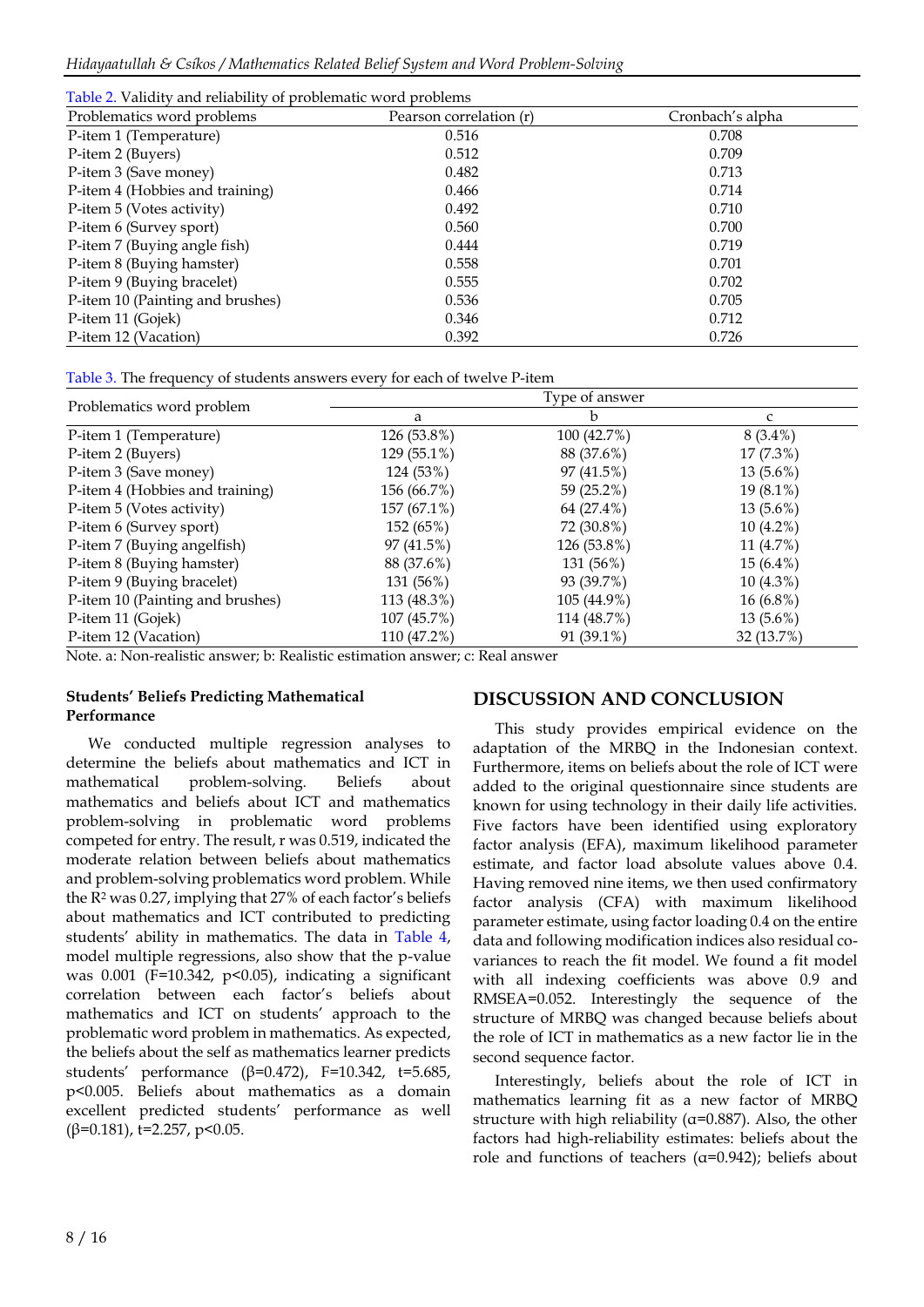| Table 4. Results of regression analysis                         |                |              |          |         |
|-----------------------------------------------------------------|----------------|--------------|----------|---------|
| Variable                                                        | Unstandardized | Standardized |          | p-value |
| Constanta                                                       | 4.197          |              |          |         |
| Belief about teacher                                            | $-0.009$       | $-0.027$     | $-0.321$ | 0.749   |
| Belief in the usefulness of ICT                                 | $-0.014$       | $-0.052$     | $-0.623$ | 0.534   |
| Beliefs about the significance of and competence in mathematics | 0.214          | 0.472        | 5.685    | 0.001   |
| Beliefs about mathematics as a social activity                  | $-0.130$       | $-0.267$     | $-3.204$ | 0.002   |
| Beliefs about mathematics as a domain excellent                 | 0.142          | 0.181        | 2.257    | 0.026   |
| F                                                               | 10.342         |              |          | 0.001   |

mathematics as a social activity ( $\alpha$ =0.932); and beliefs mathematics is a domain excellent ( $\alpha$ =0.903).

With respect to the inter-correlation between factors, all the factors of the mathematics-related beliefs system in Indonesia have a strong correlation with each other. The highest correlation observed, 0.68 between factors 1 and 3, indicated students who believe the role and functioning of their own teacher favorable to beliefs about the significance of and competence in mathematics (r=0.68). This finding is in line with the research by Diego-Mantecón et al. (2007a) in England and Spain that found a significant correlation between beliefs about the role of teachers and beliefs competence in mathematics (r=0.516). The significant correlation of 0.65 between factors 3 and 4 suggests that students who have more positive beliefs significant of and competence in mathematics tend to believe about mathematics as a social activity. The finding of inter-correlation between factors in the present study differed from previous research by De Corte (2015) in Ecuador that found the four factors represent relatively independent dimensions of students' mathematics-related beliefs.

A descriptive statistical table regarding students' approaches to problematic word problems indicated students' inclination towards excluding real-world experiences and knowledge and insisting on a superficial arithmetic solution. Our findings are consistent with those of previous studies in several countries. For example, similar to the study by Csíkos et al. (2011) in Hungary, Indonesian students mainly chose the nonrealistic (option a) answer when solving word problems in school. However, in certain tasks, option b was chosen the most frequently. The tasks "buying angle fish" and "buying a bracelet" could activate students' real-world experiences. Option c was the lowest frequently chosen, indicating the option referring to the lack of data was not popular among them.

We further employed multiple regression analysis to assess the correlation between each factor of MRBQ and students' approaches to word problems. We found the four elements of beliefs about mathematics and ICT contribute to the students' performance in mathematics. This finding agrees with previous studies, which states that the MRB system predicts students' performance in mathematics. For example, Pajares and Graham (1999) reported a modest contribution of self-efficacy on students' performance with coefficient regression

performance (β=0.267), p<0.05. Schommer‐Aikins et al. (2005) found beliefs quick learning contributes 2% (R2=0.02) to the students' problem-solving performance. Ozkal (2019) reported student self-efficacy beliefs with other aspects together to contribute 26% to students' mathematics performance ( $\beta$ =0.31), p < 0.05. At the same time, Habók et al. (2020) did not find a direct impact of self-efficacy on students' performance.

Nonetheless, the present study indicated that only two factors; beliefs about the significance of and competence in mathematics ( $β=0.472$ ,  $p=0.008$ ) and beliefs about mathematics as domain excellent ( $\beta$ =0.181, p=0.026,) could predict students' performance in solving mathematical word problems. In contrast, other factors herein did not contribute to predicting students' ability in mathematics. We did not find the relation between teachers' functioning and beliefs about ICT with students' mathematical performance. In contrast, beliefs about mathematics as a social activity negatively correlate to students' performance in the present study. In other words, students' beliefs about mathematics as a social activity encourage them to use routine operations when doing problematics word problems in mathematics, probably because they never try different comprehensive strategies.

Concerning beliefs about the role of infocommunication technology, no significant contribution to mathematical performance was found. However, previous research mentions that the use of ICT in mathematics classrooms increases students' performance. For example, a meta-analysis study by Talan (2020) discovers that mobile learning positively affects students' learning performance. Kiger et al. (2012) also reported the use of mobile device increase student performance to compare students who did not use mobile device. Therefore, students' beliefs about the role of ICT can and should support their mathematics learning.

In general, adopting MRBQ with items on beliefs about ICT and using problematic word problems as an indicator of mathematical performance yielded some novel findings in the Indonesian context that may be generalizable for further research. Thus besides revealing connections between the mathematics-related quantitative variables, our results contribute to the possible explanation of the current situation of mathematics education in Indonesia. Overemphasis on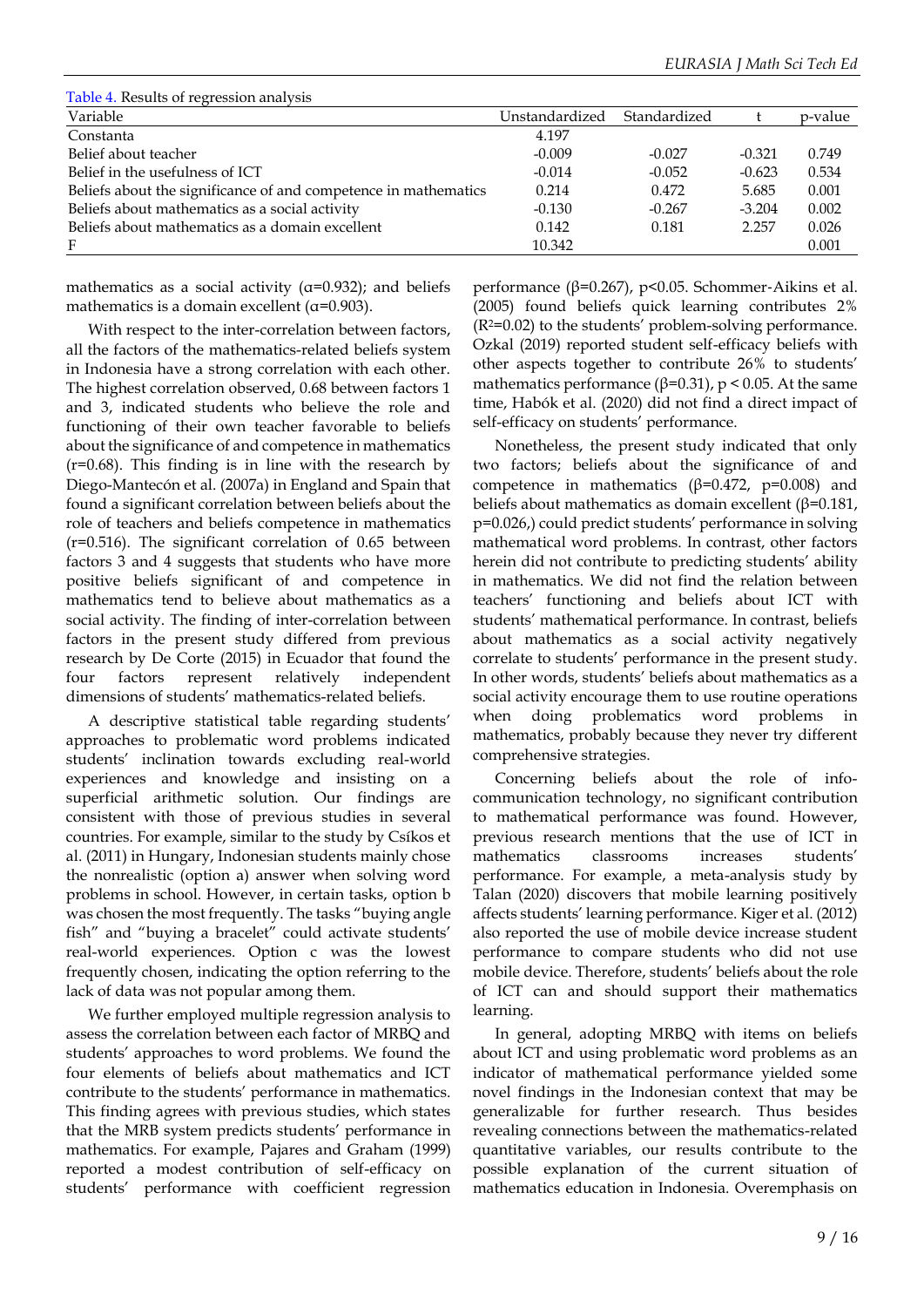routine algorithms may be a hindrance to being tackled for improving achievement. However, this research is limited to the 234 grade 8 Indonesian students in their first semester. Besides, we only analyzed the relationship between students' beliefs about mathematics and their ability in problematic word problems. Some further and more general factors that may also determine students' performance, such as metacognition, self-regulation, family background, geographical regions, and locations, are to be investigated to get an even more complete picture. Future studies can also consider students in other grades and use other school subjects.

**Author contributions:** All authors have sufficiently contributed to the study, and agreed with the results and conclusions.

**Funding:** This research was supported by the MTA-SZTE Metacognition Research Group.

**Declaration of interest:** No conflict of interest is declared by authors.

### **REFERENCES**

- Andrews, P., & Diego-Mantecón, J. (2015). Instrument adaptation in cross-cultural studies of students' mathematics-related beliefs: Learning from healthcare research. *Compare: A Journal of Comparative and International Education*, *45*(4), 545- 567. [https://doi.org/10.1080/03057925.2014.](https://doi.org/10.1080/03057925.2014.884346) [884346](https://doi.org/10.1080/03057925.2014.884346)
- Asadullah, M. N., Perera, L. D. H., & Xiao, S. (2020). Vietnam's extraordinary performance in the PISA assessment: A cultural explanation of an education paradox. *Journal of Policy Modeling*, *42*(5), 913-932. <https://doi.org/10.1016/j.jpolmod.2020.02.007>
- Atman Uslu, N., & Usluel, Y. K. (2019). Predicting technology integration based on a conceptual framework for ICT use in education. *Technology, Pedagogy, and Education*, *28*(5), 517-531. <https://doi.org/10.1080/1475939X.2019.1668293>
- Attard, C. (2018). Mobile technologies in the primary mathematics classroom: Engaging or not? In N. Calder, K. Larkin, & N. Sinclair (Eds.), *Using mobile technologies in the teaching and learning mathematics* (pp. 51-68). Springer. [https://doi.org/10.1007/](https://doi.org/10.1007/978-3-319-90179-4_4) [978-3-319-90179-4\\_4](https://doi.org/10.1007/978-3-319-90179-4_4)
- Bonne, L., & Johnston, M. (2016). Students' beliefs about themselves as mathematics learners. *Thinking Skills and Creativity*, *20*, 17-28. [https://doi.org/10.1016/](https://doi.org/10.1016/j.tsc.2016.02.001) [j.tsc.2016.02.001](https://doi.org/10.1016/j.tsc.2016.02.001)
- Brown, T. A. (2015). *Confirmatory factor analysis for applied research*. The Guilford Press.
- Browne, M. W., & Cudeck, R. (1992). Alternative ways of assessing model fit. *Sociological Methods & Research*, *21*(2), 230-258. [https://doi.org/10.1177/004912419](https://doi.org/10.1177/0049124192021002005) [2021002005](https://doi.org/10.1177/0049124192021002005)
- Buehl, M. M., & Alexander, P. A. (2005). Motivation and performance differences in students' domain-

specific epistemological belief profiles. *American Educational Research Journal*, *42*(4), 697-726. <https://doi.org/10.3102/00028312042004697>

- Cattell, R. B. (1966). The scree test for the number of factors. *Multivariate Behavioral Research*, *1*(2), 245- 276. [https://doi.org/10.1207/s15327906mbr0102\\_](https://doi.org/10.1207/s15327906mbr0102_10) [10](https://doi.org/10.1207/s15327906mbr0102_10)
- Chen, L.-K., Dorn, E., Krawitz, M., Lim, C. S. H., & Mourshed, M. (2017). Drivers of student performance: Insights from Asia. *McKinsey and Company.* [https://learningportal.iiep.unesco.org/](https://learningportal.iiep.unesco.org/en/library/drivers-of-student-performance-insights-from-asia) [en/library/drivers-of-student-performance](https://learningportal.iiep.unesco.org/en/library/drivers-of-student-performance-insights-from-asia)[insights-from-asia](https://learningportal.iiep.unesco.org/en/library/drivers-of-student-performance-insights-from-asia)
- Chen, X., Shu, D., & Zhu, Y. (2021). Investigating inservice foreign language teachers' beliefs about using information and communication technology. *The Asia-Pacific Education Researcher*, *30*(1), 59-70. <https://doi.org/10.1007/s40299-020-00514-0>
- Cohen, L., Manion, L., & Morrison, K. (2007). *Research methods in education*. Routledge. [https://doi.org/](https://doi.org/10.4324/9780203029053) [10.4324/9780203029053](https://doi.org/10.4324/9780203029053)
- Csíkos, C., & Szitányi, J. (2020). Teachers' pedagogical content knowledge in teaching word problemsolving strategies. *ZDM*, *52*, 165-178. <https://doi.org/10.1007/s11858-019-01115-y>
- Csíkos, C., & Verschaffel, C. (2011). Mathematical literacy and the application of mathematical knowledge. In B. Csapó, & M. Szendrei (Eds.), *Framework for diagnostic assessment of mathematics* (pp. 57-93). Nemzeti Tankönyvkiadó [National Textbook Publisher].
- Csíkos, C., Kelemen, R., & Verschaffel, L. (2011). Fifthgrade students' approaches to and beliefs of mathematics word problem solving: A large sample Hungarian study. *ZDM*, *43*(4), 561-571. <https://doi.org/10.1007/s11858-011-0308-7>
- Das, K. (2019). Role of ICT for better mathematics teaching. *International Journal of Education*, *7*(4), 19- 28[. https://doi.org/10.34293/education.v7i4.641](https://doi.org/10.34293/education.v7i4.641)
- De Corte, E. (2015). Mathematics-related beliefs of Ecuadorian students of grades 8-10. *International Journal of Educational Research*, *72*, 1-13. <https://doi.org/10.1016/j.ijer.2015.03.006>
- Dewolf, T., Dooren, W. V., Cimen, E. E., & Verschaffel, L. (2013). The impact of illustrations and warnings on solving mathematical word problems realistically. *The Journal of Experimental Education*, *82*(1), 103-120. [https://doi.org/10.1080/00220973.](https://doi.org/10.1080/00220973.2012.745468) [2012.745468](https://doi.org/10.1080/00220973.2012.745468)
- Diego-Mantecón, J. D., Andrews, P., & Op't Eynde, P. (2007b). Refining the mathematics-related beliefs questionnaire (MRBQ). In *Proceedings of the Fifth Congress of the European Society for Research in Mathematics Education* (pp. 229-238).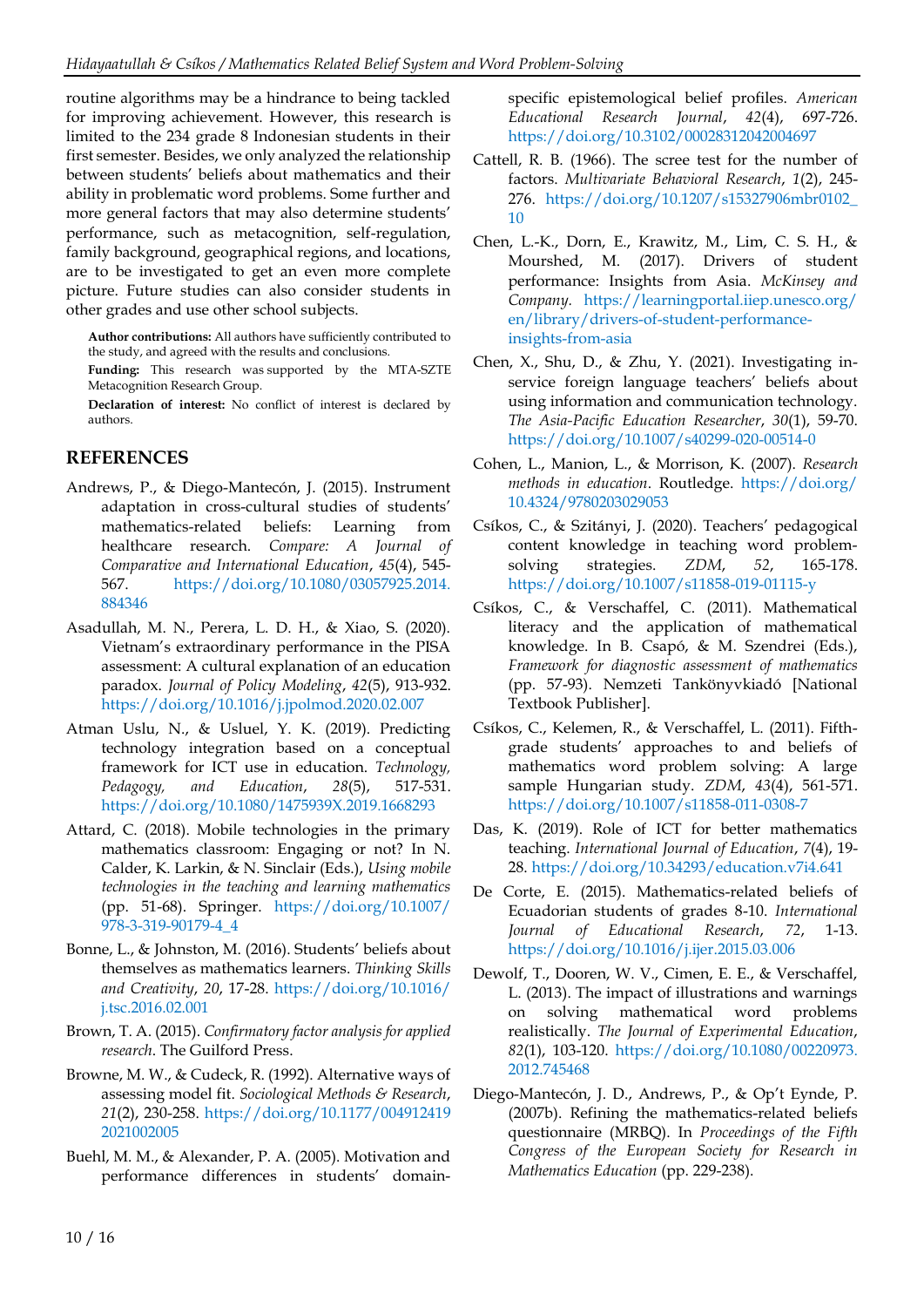- Diego-Mantecón, J. M., & Andrews, P. (2008). Construct consistency in the assessment of students' mathematics-related beliefs: A four-way crosssectional pilot study. In *Proceedings of the 11th International Congress on Mathematical Education* (pp. 1-12).
- Diego-Mantecón, J. M., & Córdoba-Gómez, F. J. (2019). Adaptación y validación del MRBQ (mathematicsrelated beliefs questionnaire) al contexto Colombiano con estudiantes de secundaria [Adaptation and validation of the MRBQ (mathematics-related beliefs questionnaire) to the Colombian context with high school students]. *Educación Matemática* [*Mathematics Education*], *31*(1), 66-91[. https://doi.org/10.24844/EM3101.03](https://doi.org/10.24844/EM3101.03)
- Diego-Mantecón, J. M., Andrews, P., Op't Eynde, P., & González-López, M. J. (2007a). Assessing the structure and sensitivity of the belief systems yielded by the revised mathematics-related beliefs questionnaire. In *Proceedings of the British Society for Research into Learning Mathematics* (pp. 31-36).
- Fenanlampir, A., Batlolona, J. R., & Imelda, I. (2019). The struggle of Indonesian students in the context of TIMSS and PISA has not ended. *International Journal of Civil Engineering and Technology*, *10*(02), 393-406.
- Gliner, J. A., Morgan, G. A., & Leech, N. L. (2017). *Research methods in applied settings: An integrated approach to design and analysis*. Routledge. <https://doi.org/10.4324/9781315723082>
- Greer, B. (1997). Modeling reality in mathematics classrooms: The case of word problems. *Learning and Instruction*, *7*(4), 293-307. [https://doi.org/10.](https://doi.org/10.1016/S0959-4752(97)00006-6) [1016/S0959-4752\(97\)00006-6](https://doi.org/10.1016/S0959-4752(97)00006-6)
- Greer, B., Verschaffel, L., & De Corte, E. (2003). "The answer is really 4.5": Beliefs about word problems. In G. C. Leder, E. Pehkonen, & G. Törner (Eds.), *Beliefs: A hidden variable in mathematics education* (pp. 271-292). Kluwer Academic Publisher. [https://doi.org/10.1007/0-306-47958-3\\_16](https://doi.org/10.1007/0-306-47958-3_16)
- Habók, A., Magyar, A., Németh, M. B., & Csapó, B. (2020). Motivation and self-related beliefs as predictors of academic achievement in reading and mathematics: Structural equation models of longitudinal data. *International Journal of Educational Research*, *103*, 101634. [https://doi.org/10.1016/](https://doi.org/10.1016/j.ijer.2020.101634) [j.ijer.2020.101634](https://doi.org/10.1016/j.ijer.2020.101634)
- Hammer, M., Scheiter, K., & Stürmer, K. (2021). New technology, new role of parents: How parents' beliefs and behavior affect students' digital media self-efficacy. *Computers in Human Behavior, 116*, 106642. <https://doi.org/10.1016/j.chb.2020.106642>
- Henson, R. K., & Roberts, J. K. (2006). Use of exploratory factor analysis in published research: Common errors and some comment on improved practice. *Educational and Psychological Measurement*, *66*(3),

393-416.

<https://doi.org/10.1177/0013164405282485>

Ho, R. (2006). *Handbook of univariate and multivariate data analysis and interpretation with SPSS*. Chapman & Hall/CRC.

<https://doi.org/10.1201/9781420011111>

- Hu, L., & Bentler, P. M. (1999). Cutoff criteria for fit indexes in covariance structure analysis: Conventional criteria versus new alternatives. *Structural Equation Modeling: A Multidisciplinary Journal*, *6*(1), 1-55. [https://doi.org/10.1080/107055](https://doi.org/10.1080/10705519909540118) [19909540118](https://doi.org/10.1080/10705519909540118)
- Kaiser, H. F. (1960). The application of electronic computers to factor analysis. *Educational and Psychological Measurement*, *20*(1), 141-151. <https://doi.org/10.1177/001316446002000116>
- Kiger, D., Herro, D., & Prunty, D. (2012). Examining the influence of a mobile learning intervention on third grade math achievement. *Journal of Research on Technology in Education*, *45*(1), 61-82. <https://doi.org/10.1080/15391523.2012.10782597>
- Kim, H., Ku, B., Kim, J. Y., Park, Y.-J., & Park, Y.-B. (2016). Confirmatory and exploratory factor analysis for validating the Phlegm pattern questionnaire for healthy subjects. *Evidence-Based Complementary and Alternative Medicine*, *2016*, 2696019[. https://doi.org/10.1155/2016/2696019](https://doi.org/10.1155/2016/2696019)
- Kim, H.-Y. (2013). Statistical notes for clinical researchers: Assessing normal distribution (2) using skewness and kurtosis. *Restorative Dentistry & Endodontics*, *38*(1), 52-54. [https://doi.org/10.](https://doi.org/10.5395/rde.2013.38.1.52) [5395/rde.2013.38.1.52](https://doi.org/10.5395/rde.2013.38.1.52)
- Kyriakides, A. O., & Mavrotheris, M. M. (2018). When robot A.L.E.X. trains teachers how to teach mathematics. In N. Calder, K. Larkin, & N. Sinclair (Eds.), *Using mobile technologies in the teaching and learning of mathematics* (pp. 69-89). Springer. <https://doi.org/10.1007/978-3-319-90179-4>
- Limón, M. (2006). The domain generality-specificity of epistemological beliefs: A theoretical problem, a methodological problem, or both? *International Journal of Educational Research*, *45*(1-2), 7-27. <https://doi.org/10.1016/j.ijer.2006.08.002>
- Lloret, S., Ferreres, A., Hernández, A., & Tomás, I. (2017). El análisis factorial exploratorio de los ítems: Análisis guiado según los datos empíricos y el software [The exploratory factorial analysis of the items: Guided analysis according to the empirical data and the software]. *Anales de Psicología* [*Annals of Psychology*]*, 33*(2), 417. [https://doi.org/10.6018/](https://doi.org/10.6018/analesps.33.2.270211) [analesps.33.2.270211](https://doi.org/10.6018/analesps.33.2.270211)
- Malakouti, S. K., Fatollahi, P., Mirabzadeh, A., Salavati, M., & Zandi, T. (2006). Reliability, validity, and factor structure of the GDS-15 in Iranian elderly.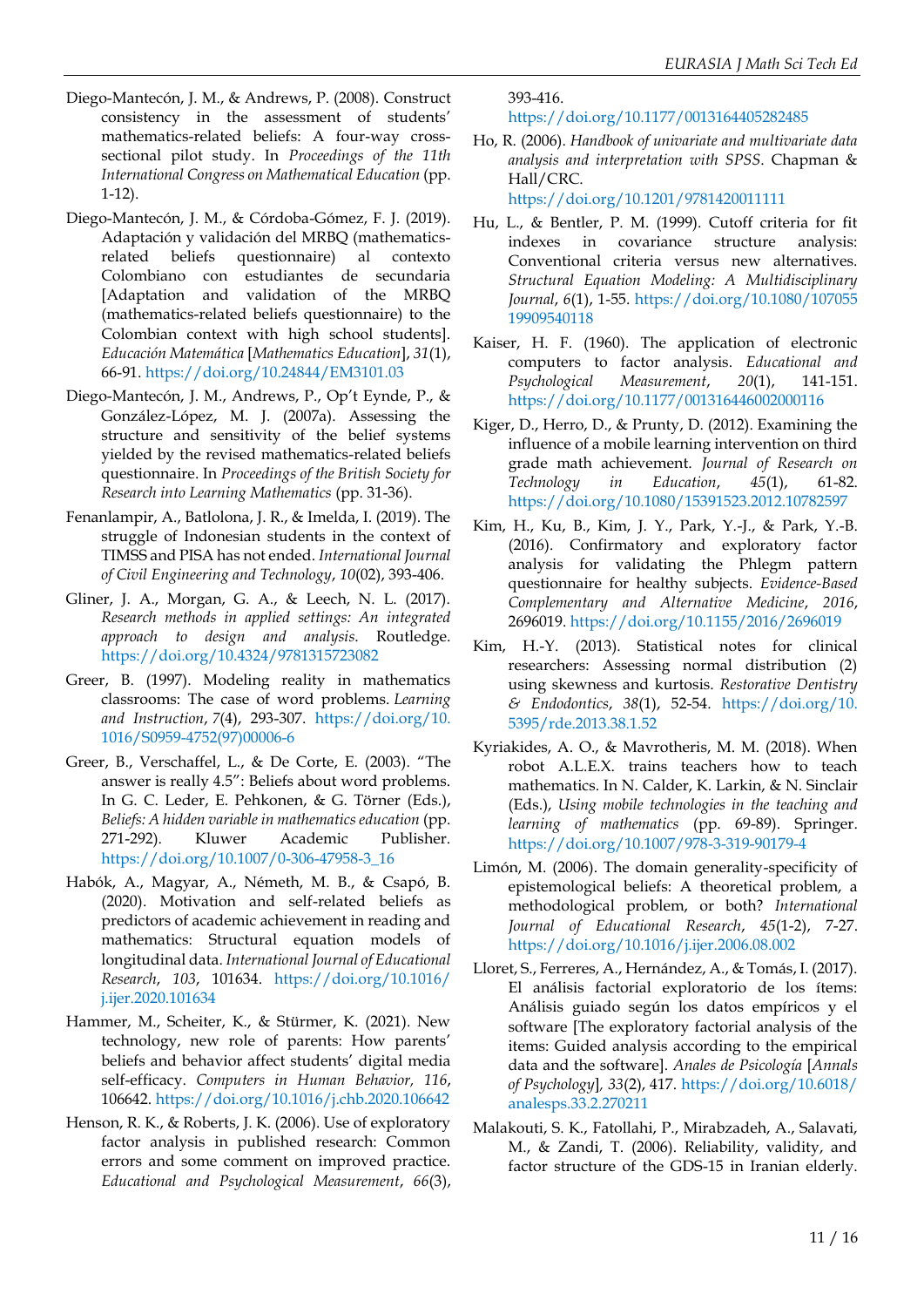*International Journal of Geriatric Psychiatry*, *21*(6), 588-593[. https://doi.org/10.1002/gps.1533](https://doi.org/10.1002/gps.1533)

- Mcleod, D. B., & Mcleod, S. H. (2003). Synthesis-beliefs and mathematics education: Implication for learning teaching and research. In G. C. Leder, E. Pehkonen, & G. Törner (Eds.), *Beliefs: A hidden variable in mathematics education?* (pp. 115-123). Springer[.https://doi.org/10.1007/0-306-47958-3\\_7](https://doi.org/10.1007/0-306-47958-3_7)
- Mullis, I. V. S., Martin, M. O., Foy, P., & Hooper, M. (2015). *TIMSS 2015 international results in mathematics*. TIMSS & PIRLS International Study Centre.
- OECD. (2013). Mathematics self-beliefs and participation in mathematics-related activities. In *PISA 2012 results: Ready to learn (volume III)* (pp. 87-112). <https://doi.org/10.1787/9789264201170-8-en>
- OECD. (2016). *PISA 2015 results (Volume 1): Excellence and equity in education*. OECD Publishing. <https://doi.org/10.1787/9789264266490-en>
- OECD. (2019). *PISA 2018 results combined executive summaries volume I, II & III*. [www.ooecd.org/](http://www.ooecd.org/about/publishing/corrigenda.htm) [about/publishing/corrigenda.htm.](http://www.ooecd.org/about/publishing/corrigenda.htm)
- Op't Eynde, P., & De Corte, E. (2003). *Students' mathematics-related belief systems: Design and analysis of a questionnaire* [Paper presentation]. The Annual Meeting of the American Educational Research Association, Chicago, IL, USA.
- Op't Eynde, P., De Corte, E., & Verschaffel, L. (2006). Epistemic dimensions of students' mathematicsrelated belief systems. *International Journal of Educational Research*, *45*(1), 57-70. [https://doi.org/](https://doi.org/10.1016/j.ijer.2006.08.004) [10.1016/j.ijer.2006.08.004](https://doi.org/10.1016/j.ijer.2006.08.004)
- Ozkal, N. (2019). Relationships between self-efficacy beliefs, engagement, and academic performance in math lessons. *Cypriot Journal of Educational Sciences*, *14*(2), 190-200. [https://doi.org/10.18844/cjes.](https://doi.org/10.18844/cjes.v14i2.3766) [v14i2.3766](https://doi.org/10.18844/cjes.v14i2.3766)
- Pajares, M. F. (1992). Teachers' beliefs and educational research: Cleaning up a messy construct. *Review of Educational Research, 62*(3), 307-332. [https://doi.org](https://doi.org/10.3102/00346543062003307) [/10.3102/00346543062003307](https://doi.org/10.3102/00346543062003307)
- Pedrero, V., & Manzi, J. (2020). Self-beliefs, engagement, and motivation in science and mathematics: Are they universal? *International Journal of Educational Research*, *101*, 101562. [https://doi.org/10.1016/](https://doi.org/10.1016/j.ijer.2020.101562) [j.ijer.2020.101562](https://doi.org/10.1016/j.ijer.2020.101562)
- Pongsakdi, N., Kajamies, A., Veermans, K., Lertola, K., Vauras, M., & Lehtinen, E. (2020). What makes mathematical word problem-solving challenging? Exploring the roles of word problem characteristics, text comprehension, and arithmetic skills. *ZDM*, *52*, 33-44. [https://doi.org/10.1007/](https://doi.org/10.1007/s11858-019-01118-9) [s11858-019-01118-9](https://doi.org/10.1007/s11858-019-01118-9)
- Reusser, K., & Stebler, R. (1997). Every word problem has a solution—The social rationality of mathematical modeling in schools. *Learning and Instruction*, *7*(4), 309-327. [https://doi.org/10.1016/S0959-4752\(97\)](https://doi.org/10.1016/S0959-4752(97)00014-5) [00014-5](https://doi.org/10.1016/S0959-4752(97)00014-5)
- Sangcap, P. G. A. (2010). Mathematics-related beliefs of Filipino college students: Factors affecting mathematics and problem solving performance. *Procedia-Social and Behavioral Sciences*, *8*, 465-475. <https://doi.org/10.1016/j.sbspro.2010.12.064>
- Schoenfeld, A. H. (1985). *Mathematical problem-solving.* Academic Press.
- Schommer‐Aikins, M., Duell, O. K., & Hutter, R. (2005). Epistemological beliefs, mathematical problemsolving beliefs, and academic performance of middle school students. *The Elementary School Journal*, *105*(3), 289-304. [https://doi.org/10.1086/](https://doi.org/10.1086/428745) [428745](https://doi.org/10.1086/428745)
- Talan, T. (2020). The effect of mobile learning on learning performance: A meta-analysis study. *Educational Sciences: Theory & Practice*, *20*(1), 79-103. <https://doi.org/10.12738/jestp.2020.1.006>
- Tarmizi, R. A., & Tarmizi, M. A. A. (2010). Analysis of mathematical beliefs of Malaysian secondary school students. *Procedia-Social and Behavioral Sciences*, *2*, 4702-4706. [https://doi.org/10.1016/j.](https://doi.org/10.1016/j.sbspro.2010.03.753) [sbspro.2010.03.753](https://doi.org/10.1016/j.sbspro.2010.03.753)
- Turel, V., Calik, S., & Doganer, A. (2015). Tertiary students' ICT self-efficacy beliefs and the factors affecting their ICT-use. *International Journal of Information and Communication Technology Education*, *11*(2), 90-104. [https://doi.org/10.4018/](https://doi.org/10.4018/ijicte.2015040108) [ijicte.2015040108](https://doi.org/10.4018/ijicte.2015040108)
- Vekiri, I. (2010). Boys' and girls' ICT beliefs: Do teachers matter? *Computers & Education*, *55*(1), 16-23. <https://doi.org/10.1016/j.compedu.2009.11.013>
- Verschaffel, L., De Corte, E., & Lasure, S. (1994). Realistic considerations in mathematical modeling of school arithmetic word problems. *Learning and Instruction, 4*(4), 273-294. [https://doi.org/10.1016/0959-4752](https://doi.org/10.1016/0959-4752(94)90002-7) [\(94\)90002-7](https://doi.org/10.1016/0959-4752(94)90002-7)
- Verschaffel, L., Depaepe, F., & Mevarech, Z. (2019). Learning mathematics in metacognitively oriented ICT-based learning environments: A systematic review of the literature. *Education Research International*, *2019*, 3402035. [https://doi.org/10.](https://doi.org/10.1155/2019/3402035) [1155/2019/3402035](https://doi.org/10.1155/2019/3402035)
- Verschaffel, L., Van Dooren, W., Greer, B., & Mukhopadhyay, S. (2010). Reconceptualising word problems as exercises in mathematical modelling. *Journal Für Mathematik-Didaktik* [*Journal for Mathematics Didactics*], *31*, 9-29. [https://doi.org/](https://doi.org/10.1007/s13138-010-0007-x) [10.1007/s13138-010-0007-x](https://doi.org/10.1007/s13138-010-0007-x)
- Wang, G., Zhang, S., & Cai, J. (2019). Chinese high school students' mathematics-related beliefs and their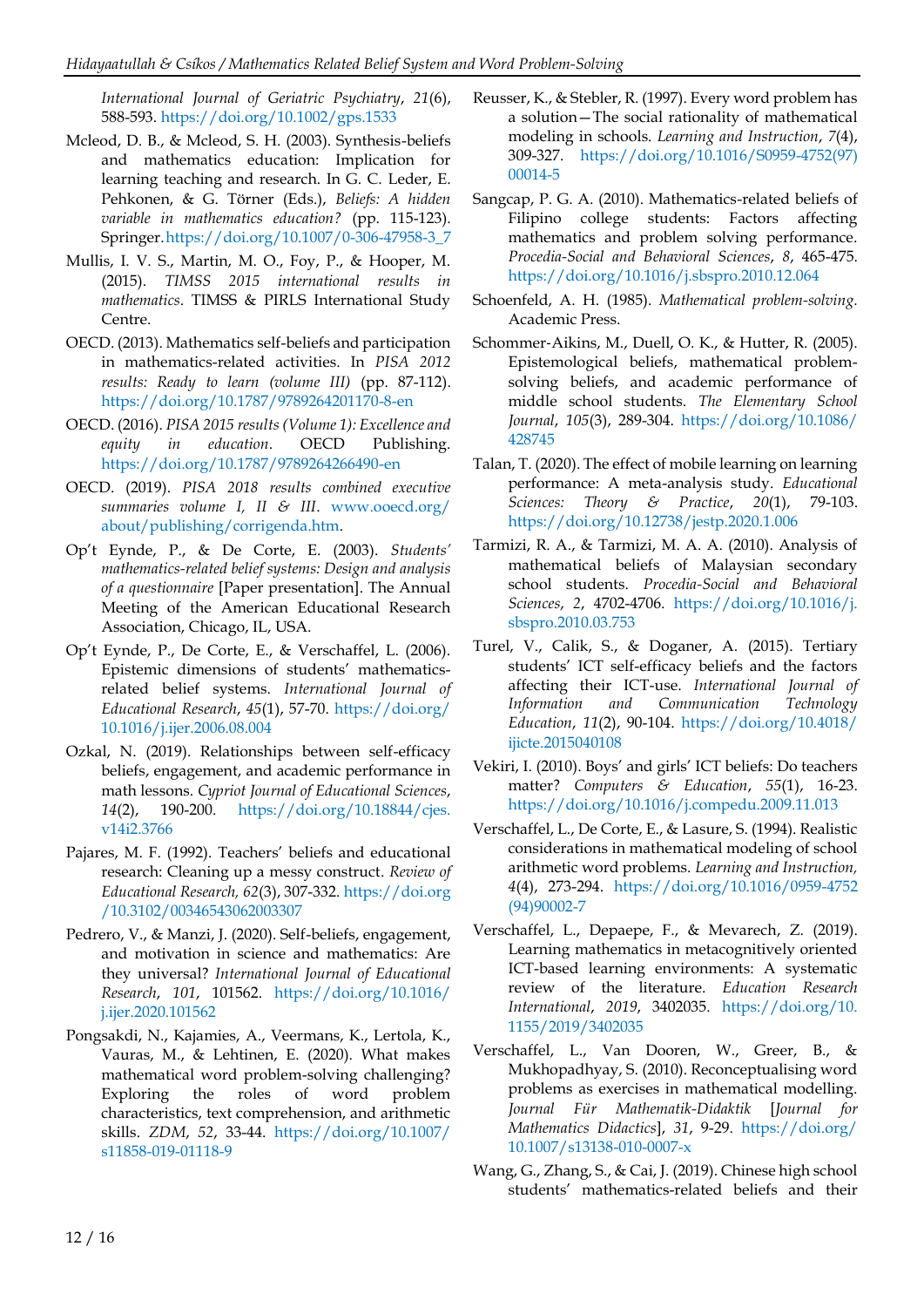perceived mathematics achievement: A focus on teachers' praise. *EURASIA Journal of Mathematics, Science and Technology Education*, *15*(7), em1713. <https://doi.org/10.29333/ejmste/105875>

- Watkins, M. W. (2018). Exploratory factor analysis: A guide to best practice. *Journal of Black Psychology*, *44*(3), 219-246. [https://doi.org/10.1177/009579841](https://doi.org/10.1177/0095798418771807) [8771807](https://doi.org/10.1177/0095798418771807)
- Yin, H., Shi, L., Tam, W. W. Y., & Lu, G. (2020). Linking university mathematics classroom environments to student achievement: The mediation of

mathematics beliefs. *Studies in Educational Evaluation, 66*, 100905. [ttps://doi.org/10.1016/](https://doi.org/10.1016/j.stueduc.2020.100905) [j.stueduc.2020.100905](https://doi.org/10.1016/j.stueduc.2020.100905)

Zhang, J., Zhou, F., Ge, X., Ran, X., Li, Y., Chen, S., Dai, X., Chen, D., & Jiang, B. (2018). Reliability and validity of an indicator system used to evaluate outpatient and inpatient satisfaction in Chinese hospitals. *Patient Preference and Adherence*, *12*, 2527- 2536[. https://doi.org/10.2147/PPA.S186722](https://doi.org/10.2147/PPA.S186722)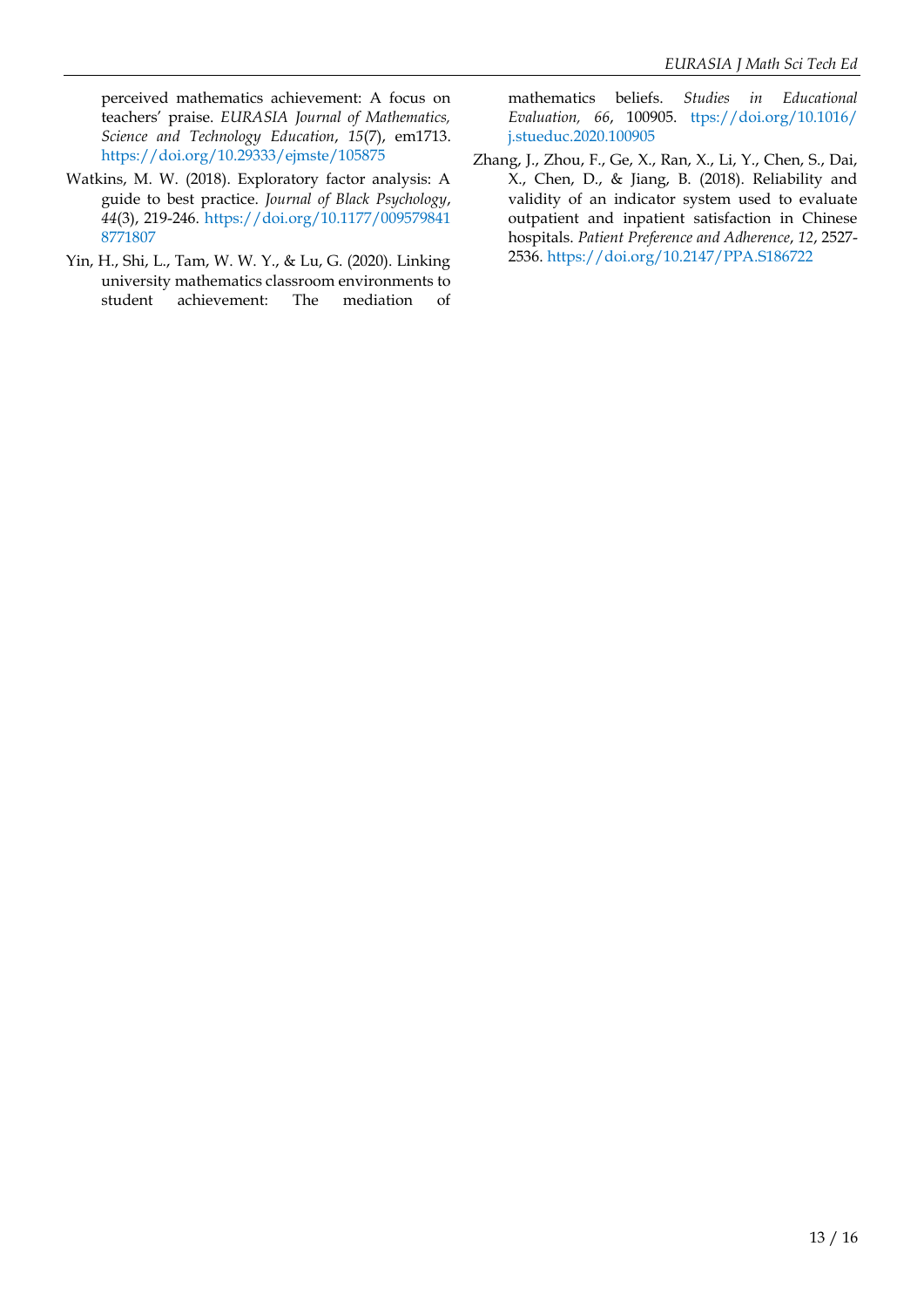## **APPENDIX A**

### **Problematics Word Problem in Mathematics**

- *1. "Temperature:" The temperature in Indonesia is 30 oC at 08.00 WIB in February 2021. Then, at 11.00, the temperature decreases to 28 oC, and at 14.00, it drops further to 26 oC. What is the temperature at 17:00?*
- *2. "Buyers:" An online store gives a 25% discount to the first 400 buyers in the new year. There are 100 buyers at 7:00 am. The number of buyers increased to 150 at 7:10 am. Then, the number of buyers increased to 200 people at 07:20 am. What time will the buyers reach 400 people?*
- *3. "Save Money:" Caksono saves his money at the school cooperation every month. In the first month, he saves Rp. 500,000,*  in the second month, he saves Rp. 500,000 so that his money reaches Rp. 1,000,000, and in the third month, his money *becomes Rp. 1,500,000. What month does Caksono's savings become Rp. 3,000,000?*
- *4. "Hobbies and Training:" A football team has 20 key players and substitutes. The players have various hobbies beyond mandatory training. Six people like to swim, and eight like to run in the morning. How many people do not like both exercises?*
- *5. "Votes Activity:" The school of innovation votes for students reading activities. The school has 1,200 students. The voting shows that 600 students like reading textbooks and 400 like reading using an e-book. Then, how many students do not like both?*
- *6. "Survey Sport:" The government surveys 450,000 students' sports activities in Surabaya city. The survey shows that 150,000 students like badminton and 200,000 like football. Then, how many students do not like both?*
- *7. "Buying Angelfish:" Hadi buys an Angelfish in October 2020 for Rp. 10. In November, the price of the Angelfish in the market rose to Rp. 4. What is the Angelfish price after four months?*
- *8. "Buying Hamster:" Jarwo buys a Hamster in November 2020 for Rp. 1,500. In 2020 he wanted to sell his Hamster. He sees the price of Hamster in the market go up Rp. 500 in December. He postpones selling the Hamster. He decides to sell the Hamster after four months. What is the price of the Hamster after four months?*
- *9. "Buying Bracelet:" A mother buys a 1 kg bracelet for 500,000 rupiahs. Usually, the price goes up to 100,000 rupiahs every year. How much is the price after five years?*
- *10. "Painting and Brushes:" Mr. Budi buys three paintings and brushes in a shop for Rp. 15 at different times. Mr. Samsul buys two paintings and one brush for Rp. 12. How much does a painting cost?*
- *11. "Gojek:" Mr. Jono takes a break in a stall after half a day looking for \*Gojek customers. Later in the stall, he asks for a glass of milk and two fried foods. He paid Rp. 5,000. Mr. Sentot also stops at the stall to buy a glass of milk and one fried food at different times; he spent Rp. 4,000. What is the price for one fried food?*
- *12. "Vacation:" Mr. Samad's family is going on a vacation in Bali. Mr. Samad buys a ticket for two children and two adults for Rp. 4,000,000. At a different time, Mr. Guntur's family buys the ticket for two children and one adult for Rp. 3,000,000. How much does one ticket for an adult cost?*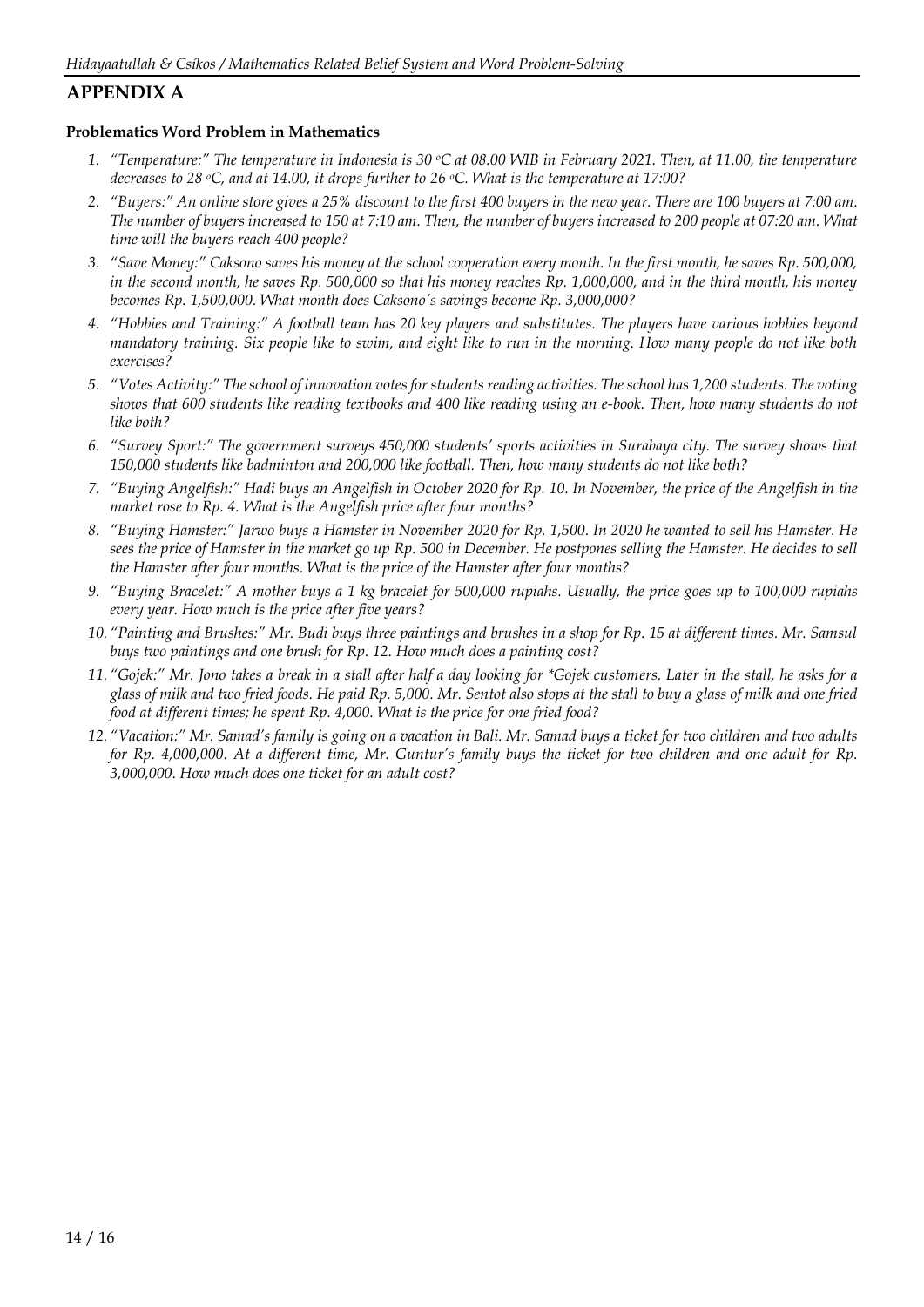## **APPENDIX B**

## **Loadings Factor Mathematics-Related Beliefs System Questionnaire Supported ICT**

|          |                                                                                          |       | Factor         |       |       |   |
|----------|------------------------------------------------------------------------------------------|-------|----------------|-------|-------|---|
|          | Code Items beliefs                                                                       | 1     | $\overline{2}$ | 3     | 4     | 5 |
|          | Beliefs about the role and functioning of their own teacher ( $\alpha$ =0.942)           |       |                |       |       |   |
| 52       | My teacher is very friendly when teaching mathematics in the class                       | 0.722 |                |       |       |   |
| $\rm 48$ | My teacher listens carefully when I ask or say something                                 | 0.776 |                |       |       |   |
| 47       | My teacher understands my problems and difficulties                                      | 0.748 |                |       |       |   |
| 57       | My teacher does not care how I feel in class. They are soared with the content of this   | 0.613 |                |       |       |   |
|          | mathematics course                                                                       |       |                |       |       |   |
| 43       | My teacher cares about students when I have difficulties                                 | 0.728 |                |       |       |   |
| 55       | My teacher wants me to understand the content of a mathematics course, not just          | 0.817 |                |       |       |   |
|          | memorize it                                                                              |       |                |       |       |   |
| 53       | My teacher tries to make mathematics lessons interesting                                 | 0.810 |                |       |       |   |
| 50       | My teacher gives me time to really explore new problems and to try out possible          | 0.728 |                |       |       |   |
|          | strategies                                                                               |       |                |       |       |   |
| 42       | My teacher thinks mistakes are okay as long as we are learning                           | 0.751 |                |       |       |   |
| 54       | My teacher thinks I know everything about mathematics                                    | 0.735 |                |       |       |   |
| 45       | My teacher provided me with a thorough step-by-step explanation before handing           | 0.811 |                |       |       |   |
|          | me an assignment                                                                         |       |                |       |       |   |
| 56       | My teacher do not allow me to ask fellow students for helping me during class work 0.737 |       |                |       |       |   |
|          | Beliefs about the functioning ICT in mathematics ( $\alpha$ =0.887)                      |       |                |       |       |   |
| 6        | I think digital technology can help me to learn mathematics                              |       | 0.786          |       |       |   |
| 7        | I think my understanding of math is better when I am using digital technology;           |       | 0.857          |       |       |   |
| 8        | I believe digital technology enables people to understand mathematics better;            |       | 0.839          |       |       |   |
| 3        | I can operate digital technology easily to support my mathematics learning               |       | 0.855          |       |       |   |
|          | everywhere                                                                               |       |                |       |       |   |
| 2        | I can use technology easily in mathematics learning                                      |       | 0.778          |       |       |   |
| 9        | I think digital technology is essential for me                                           |       | 0.752          |       |       |   |
| 1        | Solving a mathematics problem is demanding and requires skill to operate digital         |       | 0.829          |       |       |   |
|          | technology                                                                               |       |                |       |       |   |
| 11       | Digital technology is the solution for me when I have math problems and difficulties     |       | 0.732          |       |       |   |
|          | in learning mathematics                                                                  |       |                |       |       |   |
| 12       | There is only one way to solve my math difficulties, and I have to use digital           |       | 0.809          |       |       |   |
|          | technology                                                                               |       |                |       |       |   |
| 4        | I think I can get good grades on assignments and tests of mathematics with the           |       | 0.809          |       |       |   |
|          | support of digital technology                                                            |       |                |       |       |   |
|          | Beliefs about the significance of and competence in mathematics ( $\alpha$ =0.932)       |       |                |       |       |   |
| 34       | I can understand even the most difficult material presented in a mathematics course      |       |                | 0.801 |       |   |
| 27       | I like to learn mathematics every time                                                   |       |                | 0.801 |       |   |
| 40       | I am very interested in mathematics learning                                             |       |                | 0.827 |       |   |
| 41       | Taking into account level of difficulty of our mathematics course, teacher, and my       |       |                | 0.769 |       |   |
|          | knowledge and skills, I am confident that I will get a good grade for mathematics.       |       |                |       |       |   |
| 31       | I can understand course materials in mathematics                                         |       |                | 0.829 |       |   |
| 37       | If I try really hard, I will understand the course material well in mathematics classes  |       |                | 0.752 |       |   |
| 32       | To me, mathematician important subject                                                   |       |                | 0.780 |       |   |
| 33       | I prefer mathematics tasks for which I have to exert myself to find the solution         |       |                | 0.611 |       |   |
| 6        | Mathematics learning is mainly memorizing                                                |       |                | 0.644 |       |   |
| 7        | I think it is a waste of time when teachers ask me to tackle mathematics problems on     |       |                | 0.701 |       |   |
|          | my own                                                                                   |       |                |       |       |   |
|          | Mathematics as a social activity ( $\alpha$ =0.932)                                      |       |                |       |       |   |
| 23       | I think I will be able to use what I learn in mathematics in other courses               |       |                |       | 0.797 |   |
| 11       | Mathematics enables men to understand better the world he lives in                       |       |                |       | 0.745 |   |
| 13       | Solving mathematics problems is demanding and requires thinking, even for smart          |       |                |       | 0.785 |   |
|          | students                                                                                 |       |                |       |       |   |
| 18       | Mathematics is used by many people in their daily life                                   |       |                |       | 0.782 |   |
| 16       | Mathematical knowledge continues to expand, & new things are found all the time          |       |                |       | 0.822 |   |
| 10       | There are several ways to find the correct solution to a mathematics problem             |       |                |       | 0.820 |   |